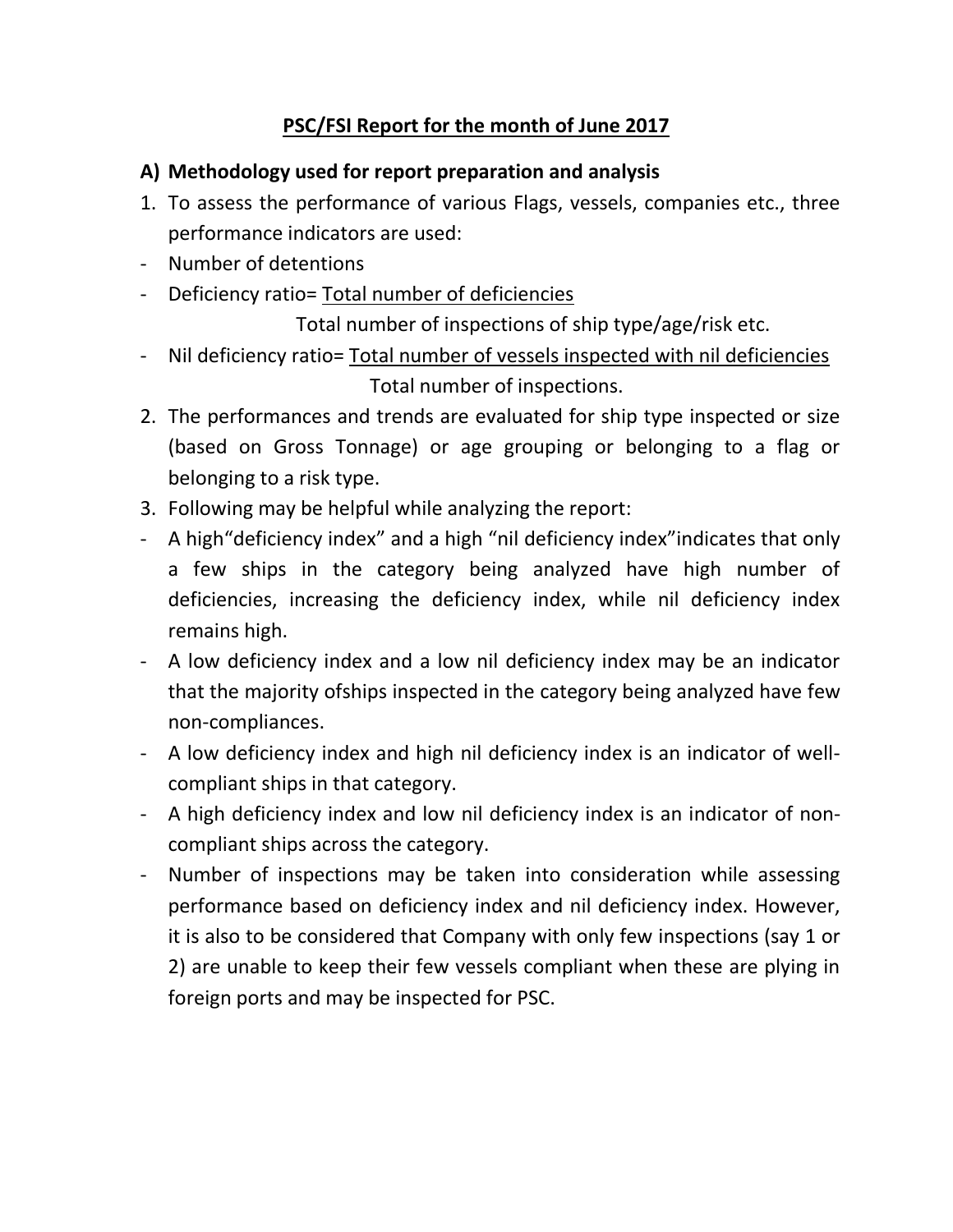### **B) Port State Inspections in India by Indian Administration Surveyors**

- The number of inspections have reduced from 57 in May 2017 to 27 in June 2017, that is, a reduction of about 52%. This is because majority of the surveyors were away for training of 15 days duration.
- Kochi and Chennai district carried out maximum number of Port state inspections with 8 and 7 respectively.
- There is a marginal reduction from about 77% to 70% of the high-risk vessels being inspected.
- The increasing compliance with statutory requirements is demonstrated by the figures of nil detentions in May and June 2017, and a continual trend of reducing deficiency index and a nearly consistent nil deficiency index of about 0.2.
- Performance of various risk categories: High risk ships with a reducing trend of deficiency index from 3.5 in April to 2.7 in June 2017 and reducing nil deficiency index from 0.4 in April to 0.22 in June is an indicator that though number of non-compliances per inspected ship are reducing, there is also an increase in non-compliance with statutory requirements for an increasing number of inspected ships. The medium risk vessels with reducing deficiency index from 4 in May to 3.5 in June 17 and increasing nil deficiency index from 0.11 to 0.16 is an indicator of increasing compliance in this risk category. In low risk category, the deficiency index has reduced from 2 in May to 0.5 in June 17 and nil deficiency index has increased from 0 in May to 0.5 in June 17 indicating an overall improved performance.
- Performance in various age categories: Between May and June 2017, the performance of vessels in the age category 5-15 years has come down with increase in deficiency index from 2.1 to 2.8 and reduction in nil deficiency index from 0.27 to 0.2. In other age categories, the ships have performed better with either a reduction in deficiency or increase in nil deficiency index or both.
- Performance of various types of vessels: Apart from Other Cargo vessels, the performance of vessels in all other type categories have improved with either a reduction in deficiency index or an increase in nil deficiency index or both. However, the performance of other cargo vessels has marginally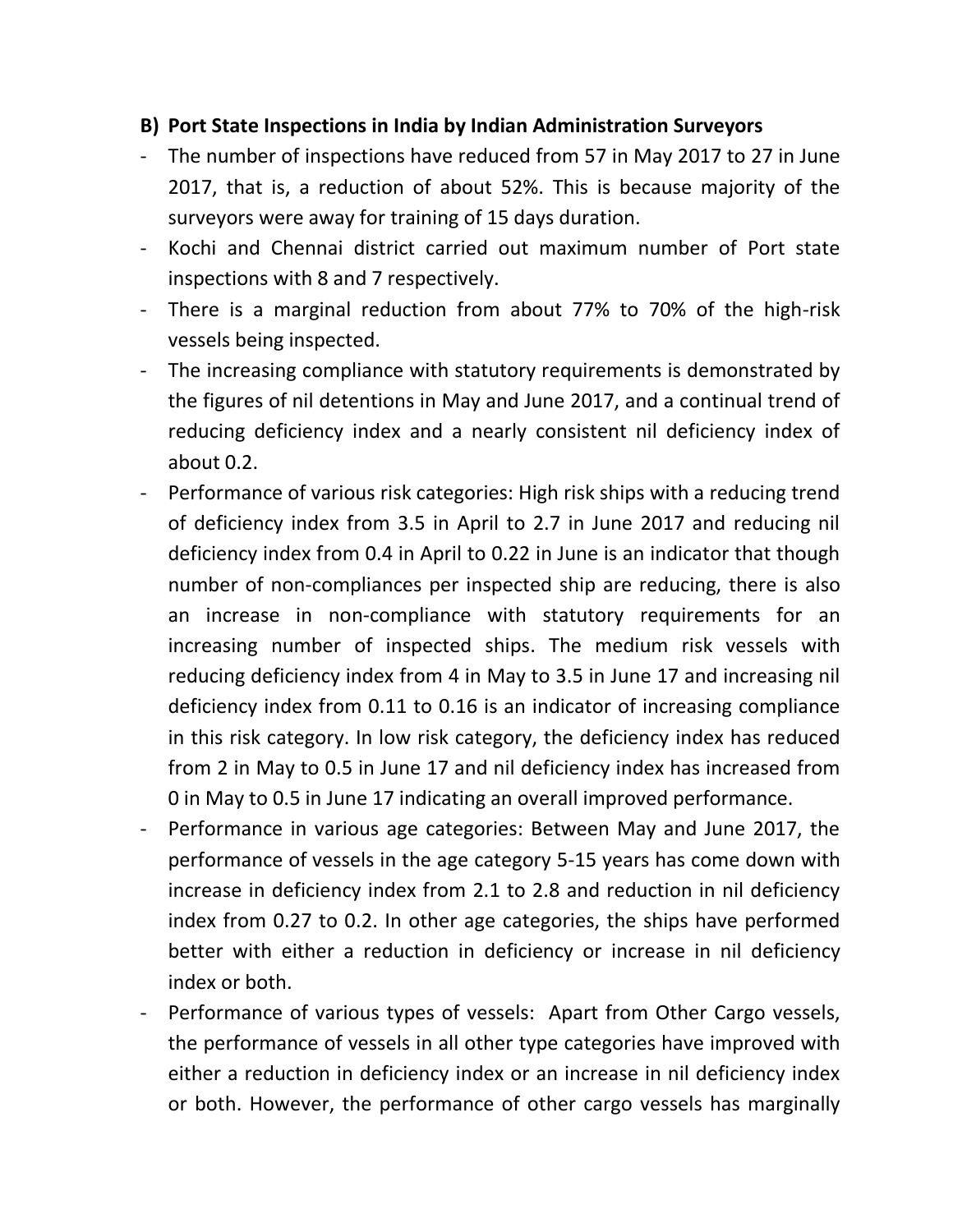dipped in June 17 when compared to May, with deficiency index increasing from 4.1 to 4.2 and nil deficiency index reducing from 0.07 to 0.

- Performance of Recognized Organizations: Among all the Recognized Organizations with 3 or more inspections, the performance of DNV/GL/DNV-GL(AS) with a deficiency ratio of 1.9 and nil deficiency ratio of 0.28 was better than others.
- Performance of Flags: Among all the Flags with 3 or more inspections, the performance of Singapore Flag with a deficiency index of 1.2 and nil deficiency index of 0.2 was better than other Flags.
- Deficiency areas: The living conditions of seafarers continue to be an area of concern with maximum number of deficiencies in this area.

### **C) Flag State Inspections of Indian Flag Vessels**

- The decrease in number of Flag State Inspections is due to Flag State Surveyors being involved in training.
- The number of vessels detained for non-compliances have remained the same, that is, 3 each in May and June 2017. However, the detention rate has gone up from 12% in May to 30% in June 2017 and is on a continual rising trend since last 3-4 months. The detention index is also going up from 8.5 in April 8.8 in May to 11.5 in June 2017. With nil deficiency ratio of almost zero, the above all indicates increasing non-compliance across the Indian Flag vessels.
- Overall Performance: A rising deficiency index, almost zero nil deficiency index and no reduction in number of detentions, provide enough evidence of increasing non-compliances.
- Age based performance: The vessels between 15-25 years of age has continuously demonstrated poor performance with rising deficiency index, zero nil deficiency index and increasing number of detentions.
- Ship type based performance: Oil/Chemical/Gas tankers have performed poorly in 2017 with consistent detentions and a high deficiency index. However, a nil deficiency ratio of 0.2 in most of the months in 2017 indicates that there are fully compliant vessels in this type category. Other cargo vessels continue to show poor performance with rising deficiency index and almost zero nil deficiency index.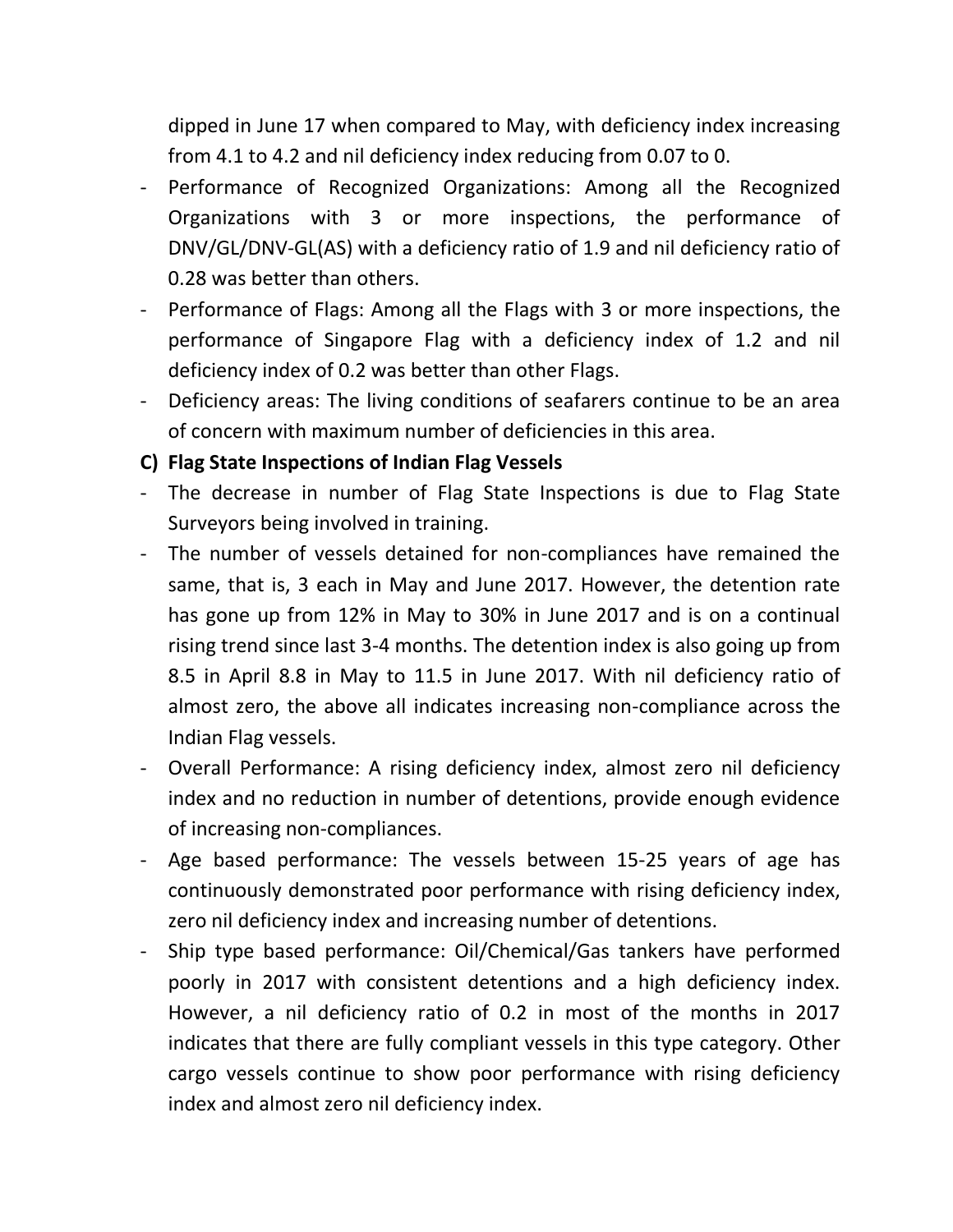- Ship size based performance: The performance of vessels less than 3000 gt continue to be a cause of concern with rising deficiency index and almost zero nil deficiency index. In-spite of being small size, the number of noncompliances are on a continually rising trend. Though, vessels above 3000gt have higher number of detentions, the nil deficiency index is on a decreasing trend.
- Performance of Recognized Organizations in June 17: Single Class IRS had 2 detentions in June, while there was one detention of vessel dual classed with IRS & BV.
- The working condition of seafarers is a continual area of concern with high number of deficiencies. With Propulsion & Machinery being another area with large number of deficiencies, these all may be indicators towards increased susceptibility of seafarers towards accidents.

## **D) Port State Inspections of Indian Flag Vessels abroad**

- The average performance of Indian Flag vessels across PSC regimes is reduced due to poor performance in TOKYO MOU. The Indian vessels were inspected in 7 PSC regimes and had no deficiencies in 6 of these regimes.
- IRS-ABS dual class vessels had nil deficiencies in all the PSC inspections conducted, while IRS-LR Class vessels had a deficiency index less than that of the average Indian Flag deficiency index.
- Among Indian DOC holders, the performance of Bernhard-Schulte Ship Managements was well below average Indian Flag performance, with only a single PSC inspection and that too resulted in detention with 20 deficiencies.
- The performance of Indian vessels shows increasing susceptibility to high number of deficiencies/detentions of vessels in the age bracket 15-25 years with a high deficiency index and 1 detentions. Based on type, the Bulk Carrier segment had a high number of deficiencies increasing the deficiency index of Indian Flag and a detention.
- The major areas of concern with high number of detainable deficiencies were noted to be water/weather-tightness of hull and Fire Safety measures.
- **E) Corrective and Preventive action**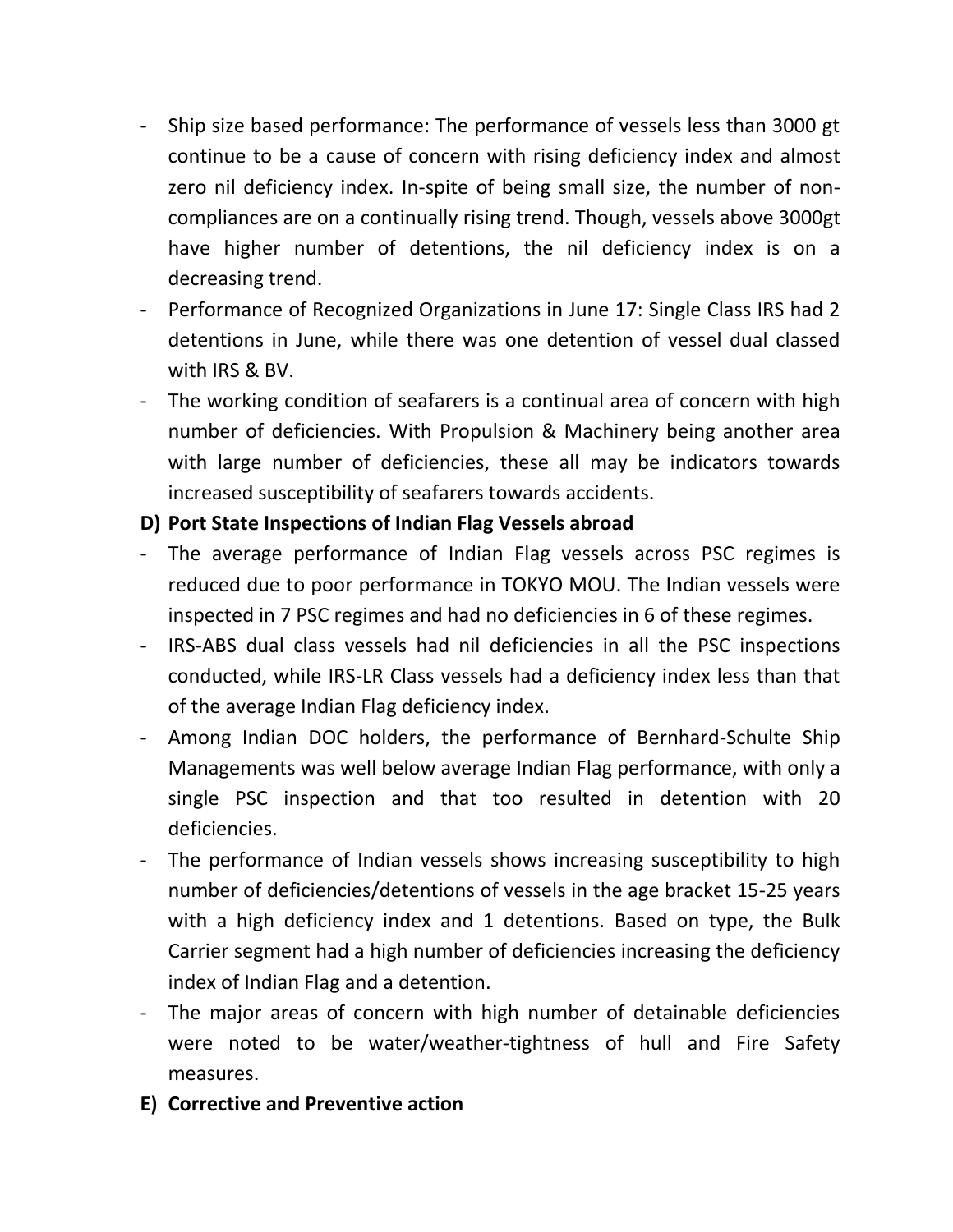- Following vessels were detained under FSI inspections in June 2017:

| <b>of</b><br><b>Name</b> | IMO No. | Age/Type   | Last          | <b>Managers</b>        |
|--------------------------|---------|------------|---------------|------------------------|
| <b>Vessel</b>            |         |            | <b>Annual</b> |                        |
|                          |         |            | <b>Survey</b> |                        |
| <b>PFS</b>               | 9221176 | 45/0SV     | 15.12.2016    | <b>PFS</b>             |
| Supplier                 |         |            |               | Shipping(India)        |
|                          |         |            |               | Ltd.                   |
| <b>BON</b>               | 9248203 | 16/01L&    | 17.05.2016    | <b>Shipping</b><br>Zen |
| <b>ATLANTICO</b>         |         | Chemical   |               | & Ports Ltd.           |
|                          |         | Tanker     |               |                        |
| Maharshi                 | 9034547 | $15/O$ il- | 04.01.2017    | SCI Ltd.               |
| Parshuram                |         | Tanker     |               |                        |

-

- Following vessel detained under PSC in June 2017:

| <b>Name</b>     | of | <b>IMO No.</b>               | <b>of</b><br><b>Place</b> | <b>MOU</b>       | <b>Managers</b>          |
|-----------------|----|------------------------------|---------------------------|------------------|--------------------------|
| <b>Vessel</b>   |    |                              | <b>Detention</b>          |                  |                          |
| <b>AEGIS</b>    |    | 9222601                      | TIANJIN(China)            | <b>TOKYO</b>     | Bernhard                 |
| <b>FORTUNE</b>  |    |                              |                           |                  | Schulte<br>Ship          |
|                 |    |                              |                           |                  | Management               |
|                 |    |                              |                           |                  | Co. Ltd.                 |
| <b>CLASS/RO</b> |    | Date of Last   Last FSI date |                           | <b>of</b><br>Age | <b>of</b><br><b>Type</b> |
|                 |    | Annual                       |                           | <b>Vessel</b>    | <b>Vessel</b>            |
|                 |    | <b>Surveys</b>               |                           |                  |                          |
| <b>IRS</b>      |    | 01.02.2017                   |                           | 16               | <b>Bulk Carrier</b>      |

- The Directorate has been implementing corrective and preventive action for Indian Flag vessels detained under Port State or Flag State Intervention inspections.
- Following corrective and preventive measures are being implemented on vessels detained under FSI.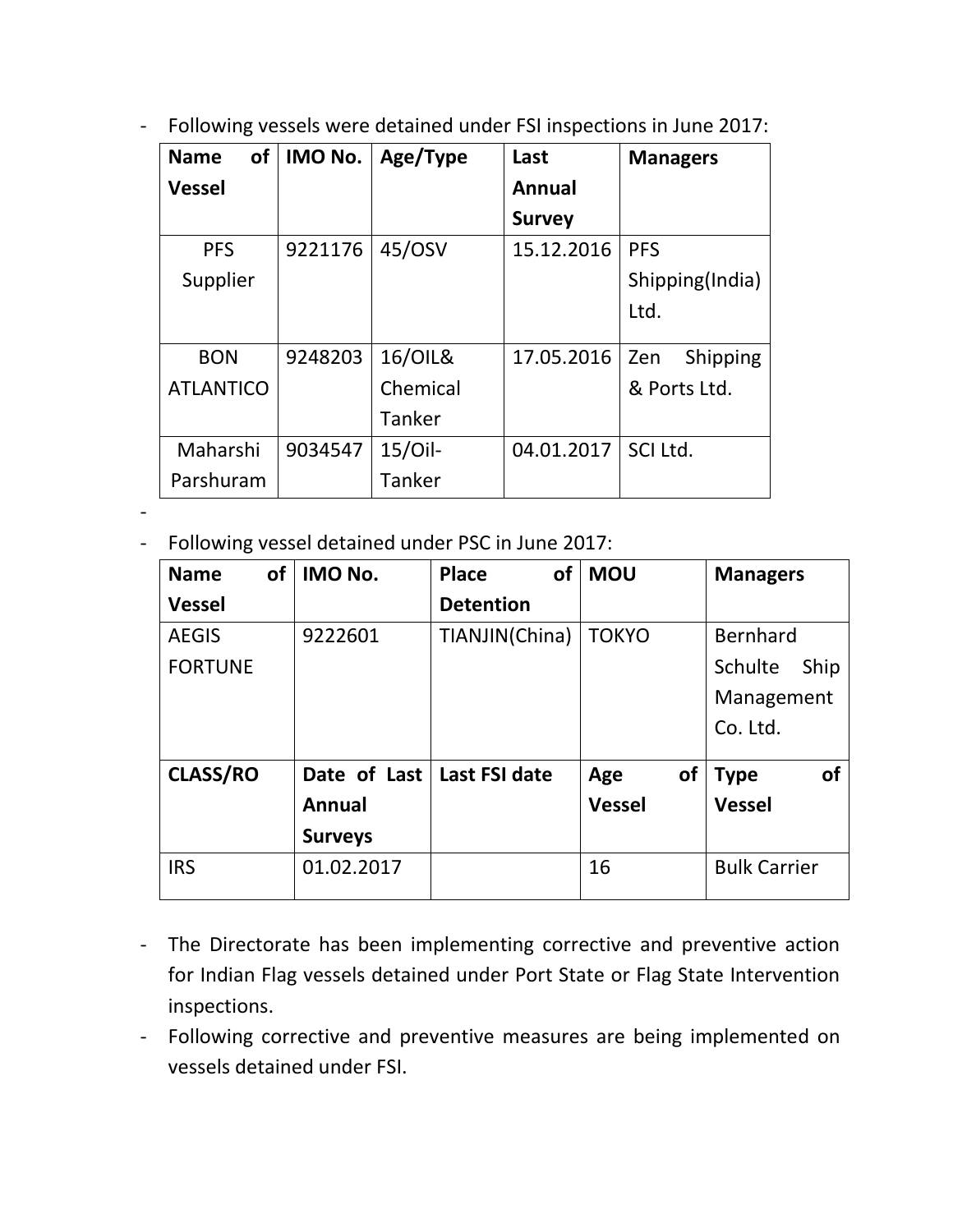| <b>Name of Vessel</b> | <b>Corrective &amp; Preventive Action</b>                          |
|-----------------------|--------------------------------------------------------------------|
| <b>PFS Supplier</b>   | The Company was asked to take following immediate action:          |
|                       | Appointment of DPA.<br>1.                                          |
|                       | 2. DPA to report to DGS                                            |
|                       | 3. Payment of Crew salary.                                         |
|                       | 4. Manning of all vessels as per Safe Manning                      |
| <b>BON ATLANTICO</b>  | 1. Additional FSI within a month                                   |
|                       | 2. Additional Safety (DOC) audit within a month after FSI.         |
| Maharshi              | Company to offer for FSI prior carrying out commercial operations. |
| Parashuram            |                                                                    |
| Aegis Fortune         | 1. Additional General Examination.                                 |
|                       | 2. Additional SMC Audit                                            |

## **F) Review of Merchant Shipping Notice 4 of 2017**

- i) Vessels not complying with regards to FSI inspection within 1-3 months after Annual/Intermediate/Renewal Surveys: The frequency of FSI inspection of Vessel MT. Hari-Sagar is increased from 1 to 2 between Annual surveys as per Clause F(1) of the MS Notice 4 of 2017 for conducting last FSI inspection after 1-3 months of last Annual survey and after issuance of the said MS Notice.
- **ii)** Grant of exemption from FSI for vessels having conducted satisfactory PSC in countries under PARIS MOU & certain countries under TOKYO MOU:Vessel Bon Atlantico, an Oil tanker was detained on 05 June 2017 under FSI inspection. It is noted that the vesselPSC inspection was conducted at Constanta under Paris MOU on 08.07.2016(less than a year ago) with nil deficiencies. The vessel was also inspected at Bandar Khomeni under IOMOU on 08.10.2016 with 3 deficiencies. **It is worth noting here that vessels who have**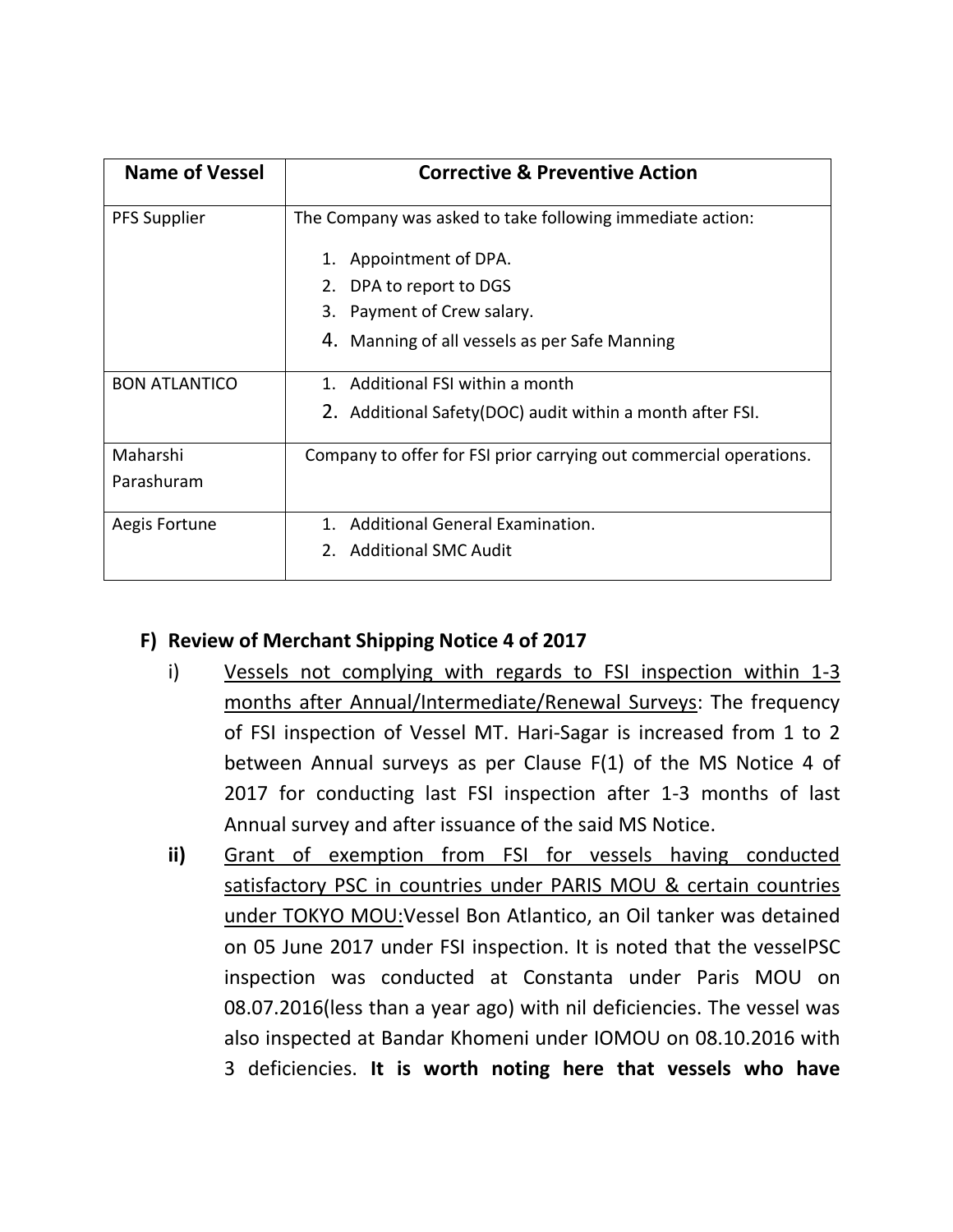**demonstrated good performance in Paris MOU are granted exemption from FSI as per MS Notice 4 of 2017.**

## **Graphical representation of the performance of Foreign Flag Vessels in the Port State Control in India**

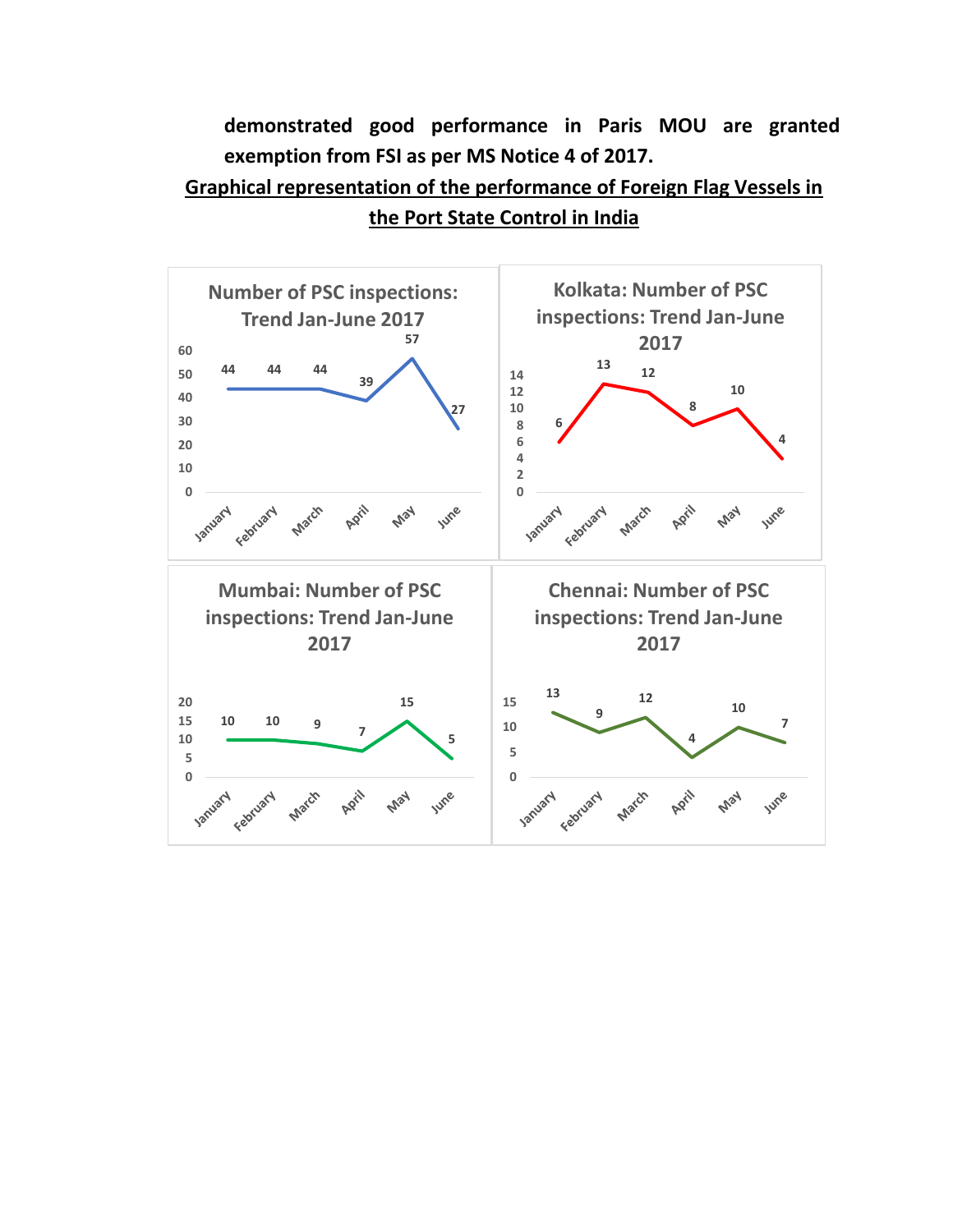

**Figure 1: Trends in number of PSC inspections**



**Figure 2: IOMOU Risk based Trends (Percentage of Total inspections)**



**Figure 3: Trends in detentions (number & percentage of total inspections)**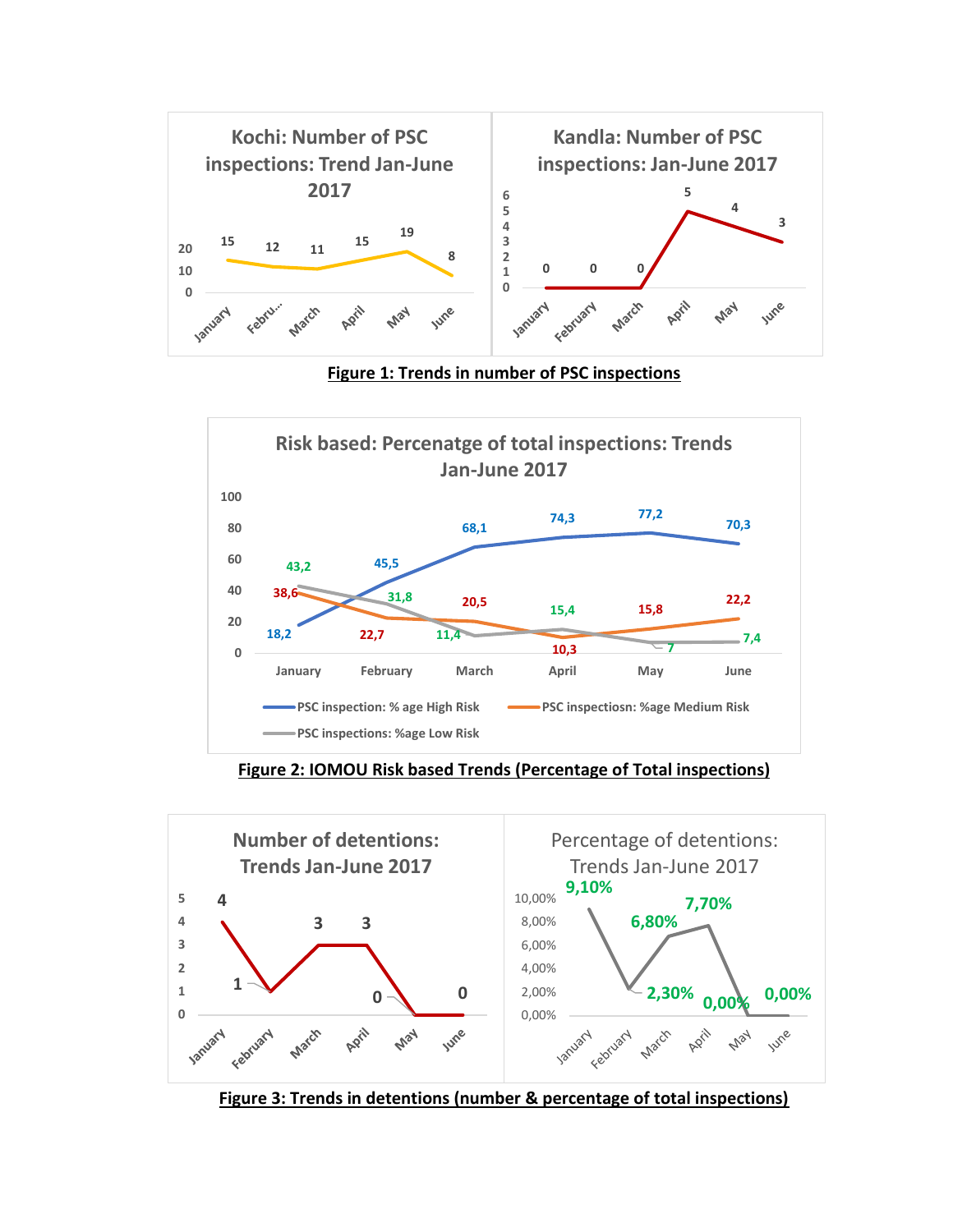

**Figure 4: Performance trend based on nil deficiency index and deficiency index**



**Figure 5: Performance trend of IOMOU High & Medium Risk Category Vessels**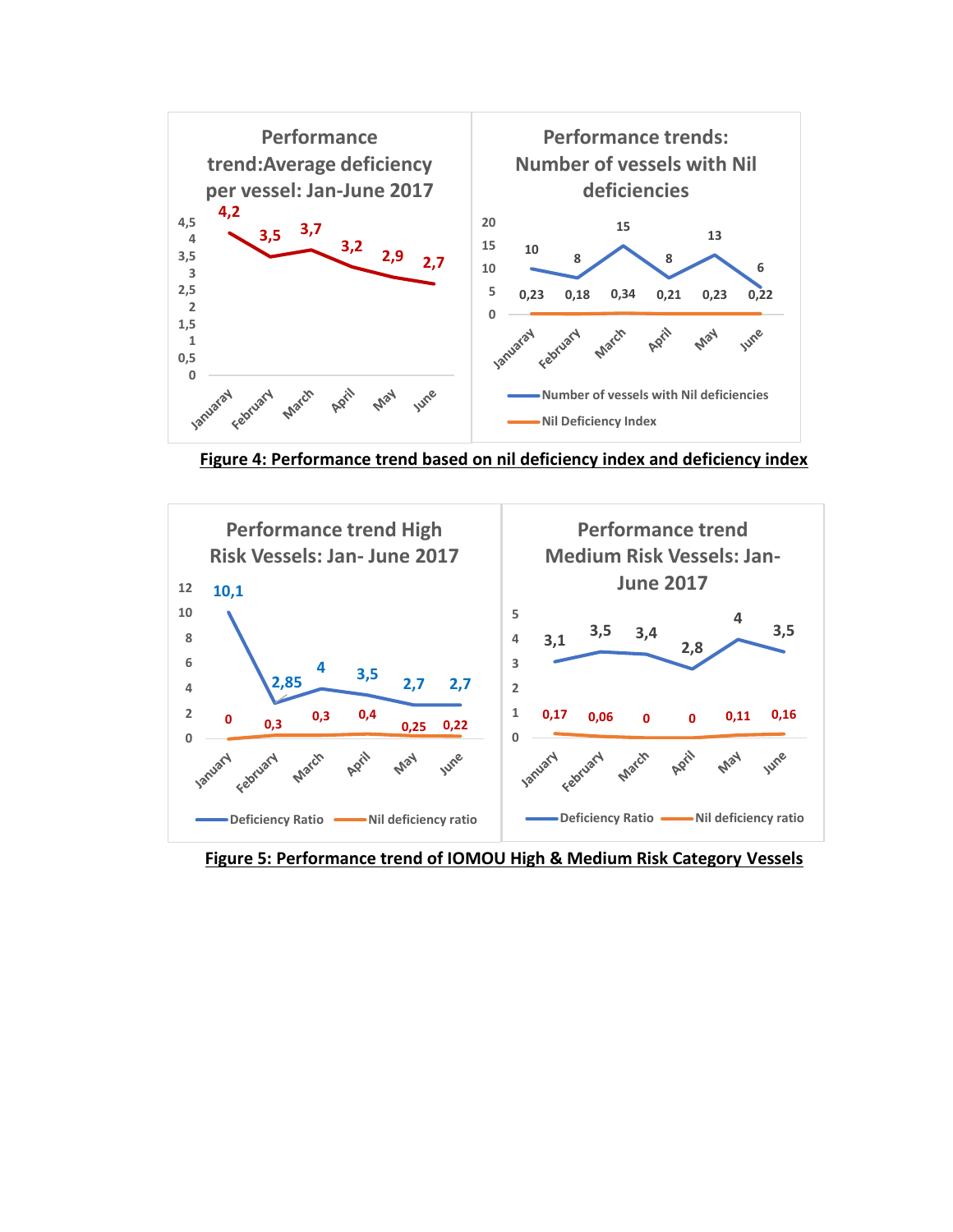

**Figure 6: Performance trend of IOMOU Low risk category vessels**



**Figure 7: Trends in performance of vessels between 0-5 years of age**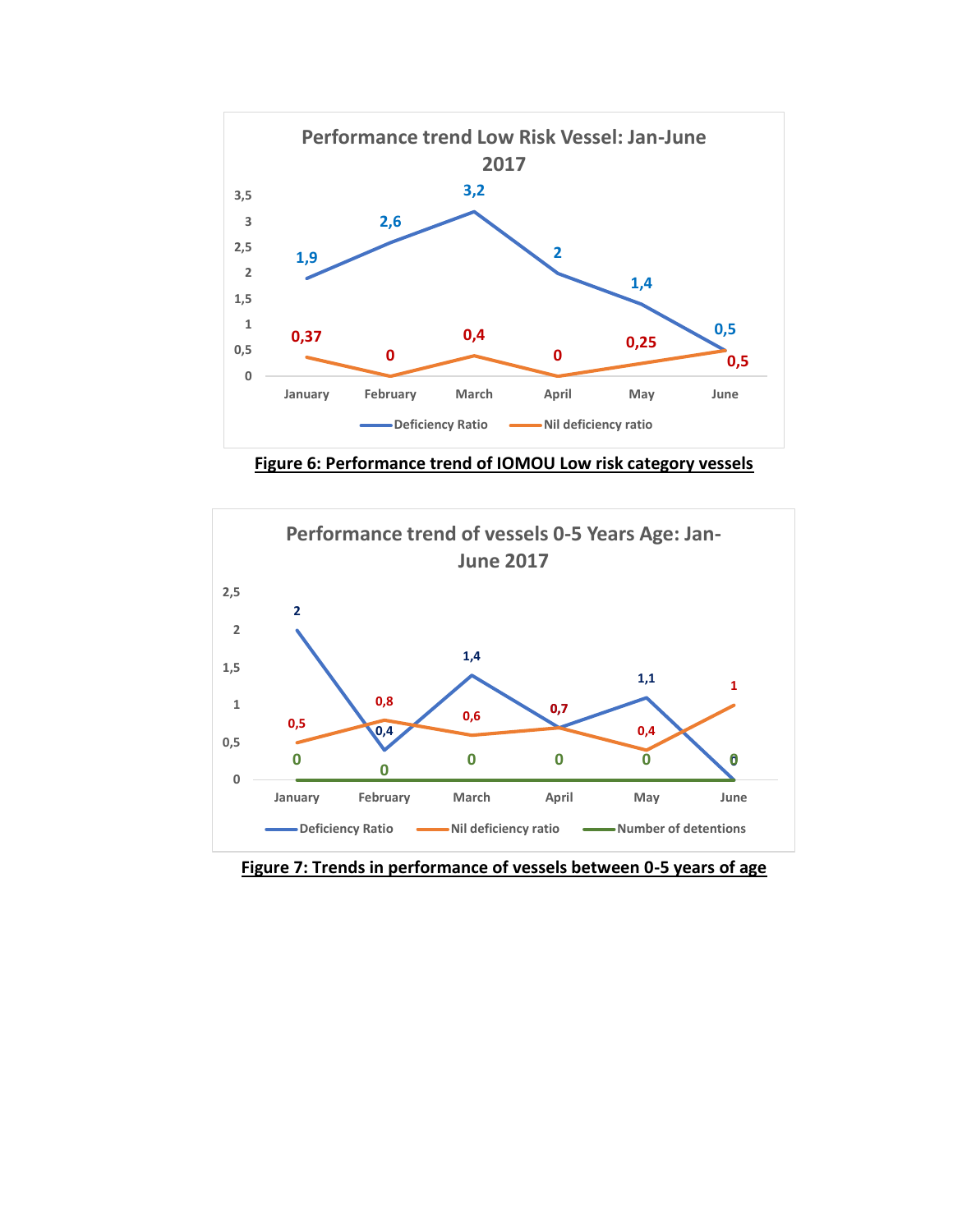

**Figure 8: Trends in performance of vessels between 5-15 years of age**



**Figure 9: Trends in performance of vessels between 15-25 years of age.**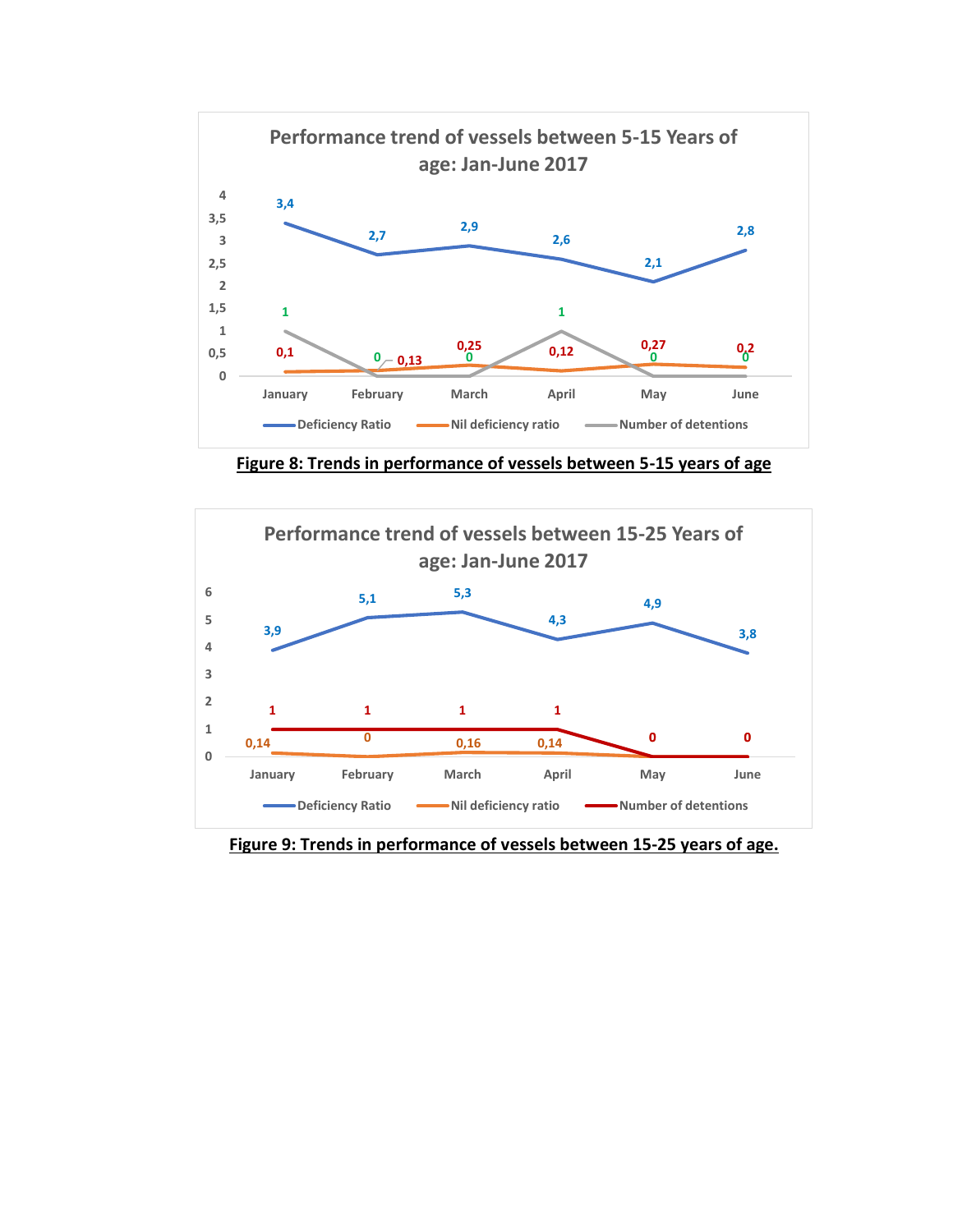

**Figure 10: Trends of performance of vessels above 25 years of age.**



**Figure 11: Trends in performance of Bulk Carriers**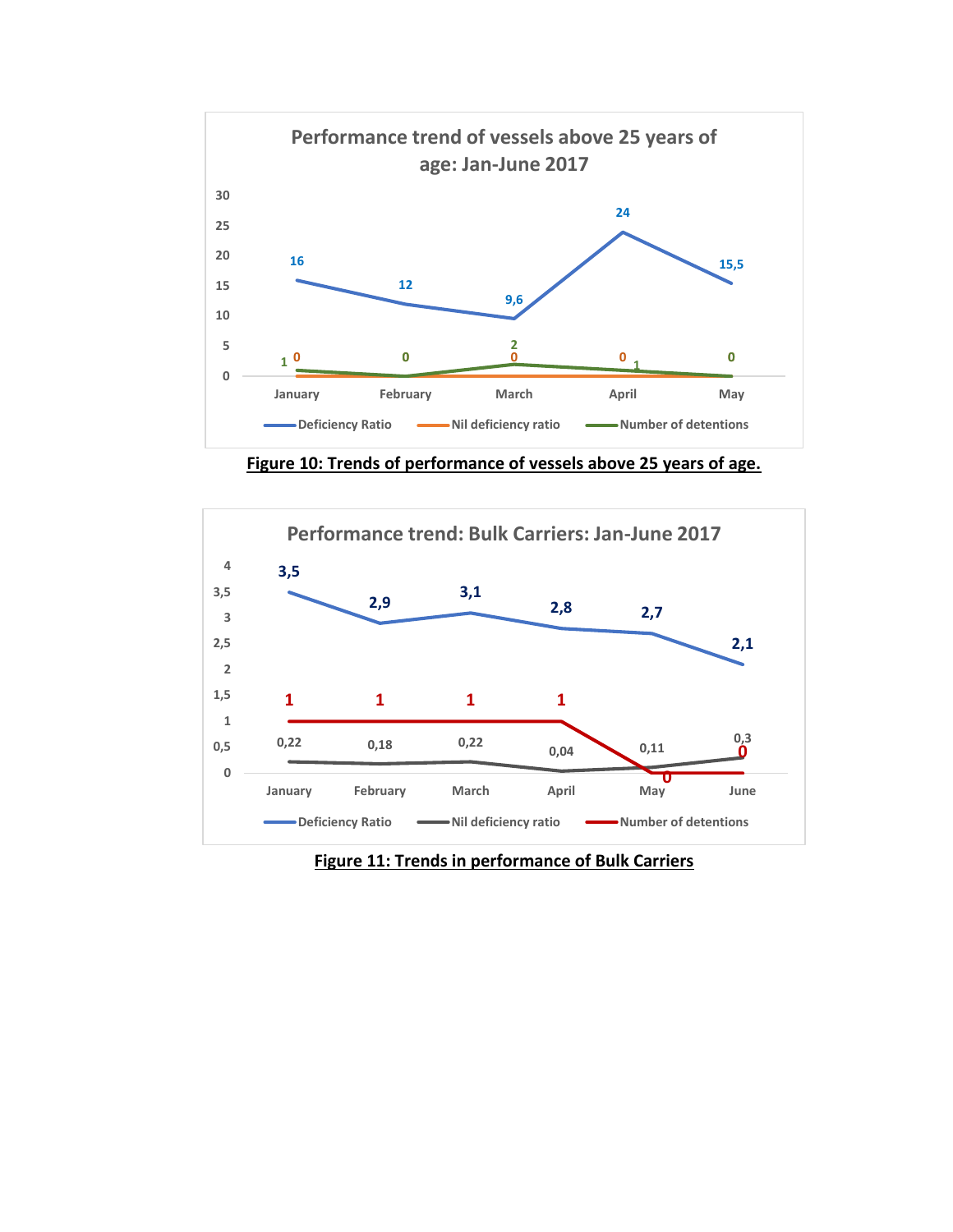

**Figure 12: Trends in performance of Oil and/or Chemical Tankers**



**Figure 13: Trends in performance of Gas Carriers**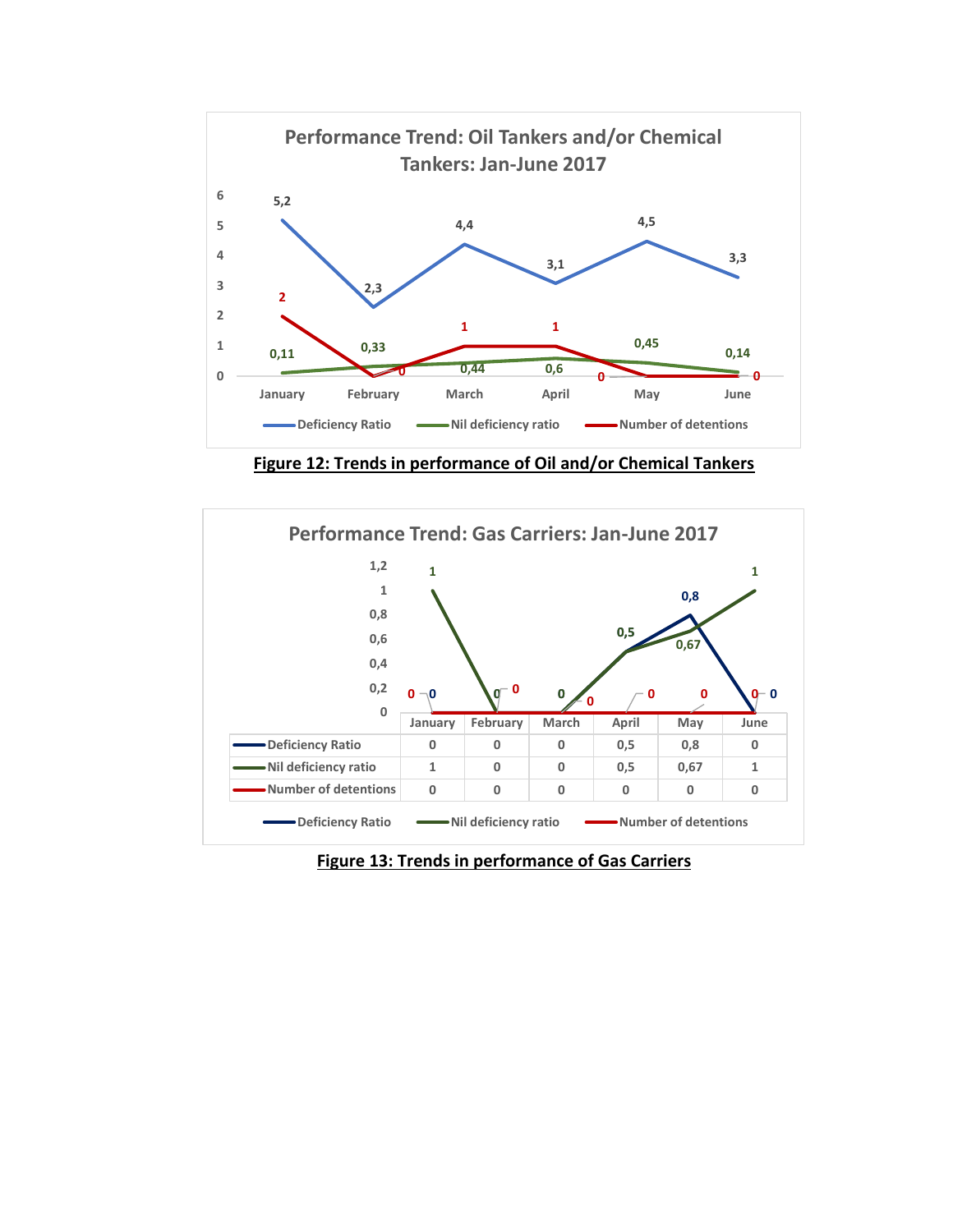

**Figure 14: Trends in performance of Other Cargo Vessels**

| Name of<br>Recognized<br>Organization | <b>Number of</b><br><b>Inspections</b> | <b>Number of</b><br><b>Detentions</b> | <b>Deficiency Ratio</b> | <b>Nil Deficiency</b><br>Ratio |
|---------------------------------------|----------------------------------------|---------------------------------------|-------------------------|--------------------------------|
| <b>ABS</b>                            | 5                                      | $\mathbf 0$                           | 3                       | 0.2                            |
| <b>BV</b>                             | $\overline{2}$                         | $\mathbf 0$                           | 5                       | 0                              |
| <b>CCS</b>                            | $\mathbf{1}$                           | $\mathbf 0$                           | $\overline{4}$          | 0                              |
| DNV/GL/DNV-<br>GL(AS)                 | $\overline{7}$                         | $\mathbf 0$                           | 1.9                     | 0.28                           |
| <b>LR</b>                             | $\overline{1}$                         | $\mathbf 0$                           | $\mathbf 0$             | $\mathbf{1}$                   |
| <b>NK</b>                             | 8                                      | $\mathbf 0$                           | 2.9                     | 0.12                           |
| <b>RINA</b>                           | $\mathbf{1}$                           | $\mathbf 0$                           | $\overline{2}$          | 0                              |
| <b>VR</b>                             | $\mathbf{1}$                           | $\mathbf 0$                           | $\overline{4}$          | 0                              |

**Table 1: Performances of various Recognized Organizations in June 2017**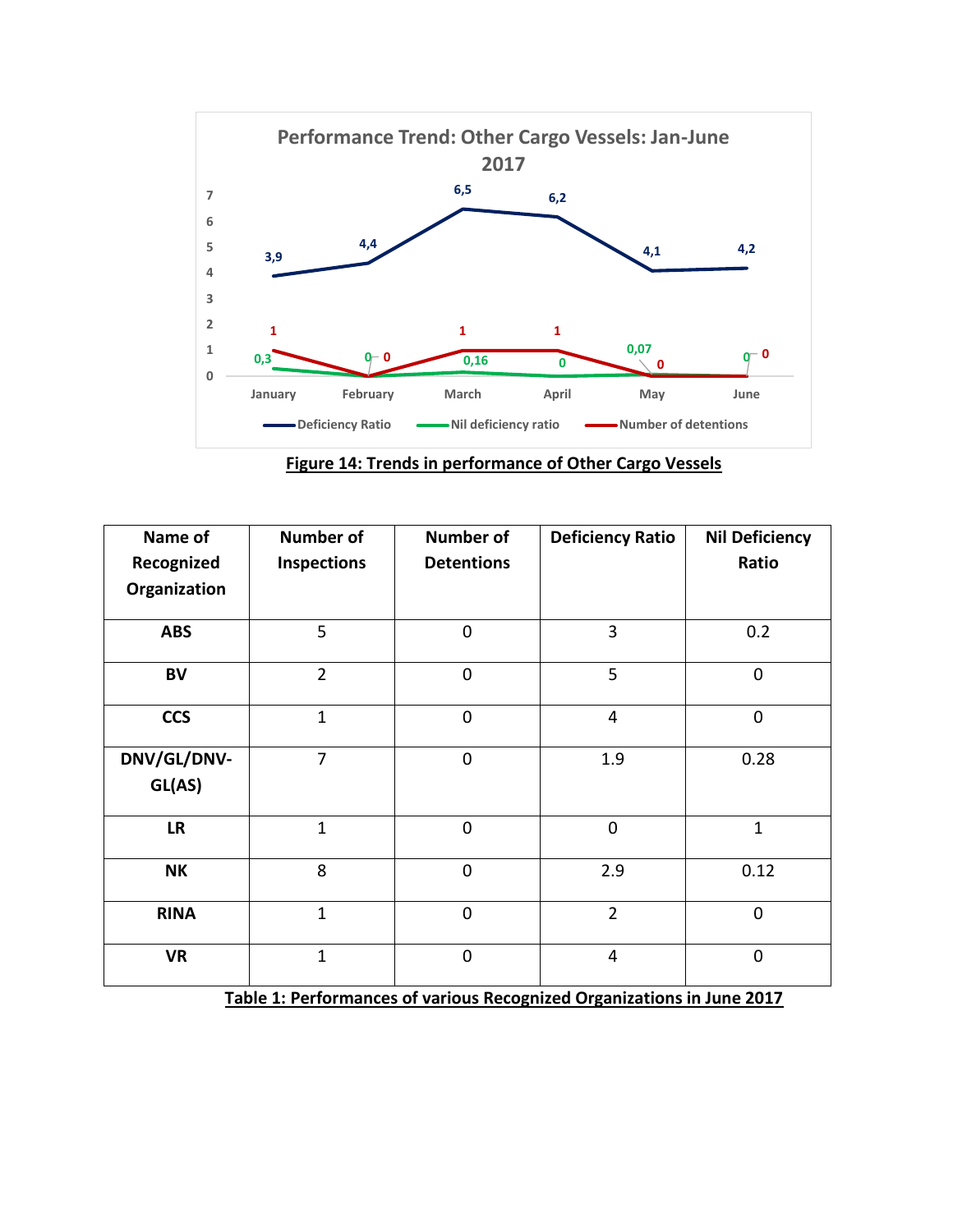| <b>Flag</b>            | Number of          | <b>Number of</b>  | <b>Deficiency Ratio</b> | <b>Nil Deficiency</b> |  |  |  |
|------------------------|--------------------|-------------------|-------------------------|-----------------------|--|--|--|
|                        | <b>Inspections</b> | <b>Detentions</b> |                         | Ratio                 |  |  |  |
| <b>Belgium</b>         | $\mathbf{1}$       | $\overline{0}$    | $\overline{0}$          | $\mathbf{1}$          |  |  |  |
| <b>Cayman Island</b>   | $\mathbf{1}$       | $\mathbf 0$       | 8                       | $\boldsymbol{0}$      |  |  |  |
| <b>People Republic</b> | $\mathbf{1}$       | $\mathbf 0$       | $\overline{4}$          | $\mathbf 0$           |  |  |  |
| of China               |                    |                   |                         |                       |  |  |  |
| <b>Ethopia</b>         | $\mathbf{1}$       | $\overline{0}$    | $\overline{3}$          | $\mathbf 0$           |  |  |  |
| <b>Hong Kong</b>       | 3                  | $\mathbf 0$       | $\overline{2}$          | $\mathbf 0$           |  |  |  |
| Liberia                | $\overline{3}$     | $\mathbf 0$       | 3.7                     | $\mathbf 0$           |  |  |  |
| <b>Malta</b>           | $\mathbf{1}$       | $\overline{0}$    | 2.3                     | 0.33                  |  |  |  |
| <b>Marshall Island</b> | 3                  | $\mathbf 0$       | $\mathbf{1}$            |                       |  |  |  |
| <b>Norway</b>          | $\mathbf{1}$       | $\mathbf 0$       | $\mathbf 0$             | $\mathbf{1}$          |  |  |  |
| Panama                 | 3                  | $\mathbf 0$       | 5.3                     | $\mathbf 0$           |  |  |  |
| Singapore              | 6                  | $\mathbf 0$       | 1.2                     | 0.2                   |  |  |  |
| Vietnam                | $\mathbf{1}$       | $\boldsymbol{0}$  | $\overline{4}$          | $\boldsymbol{0}$      |  |  |  |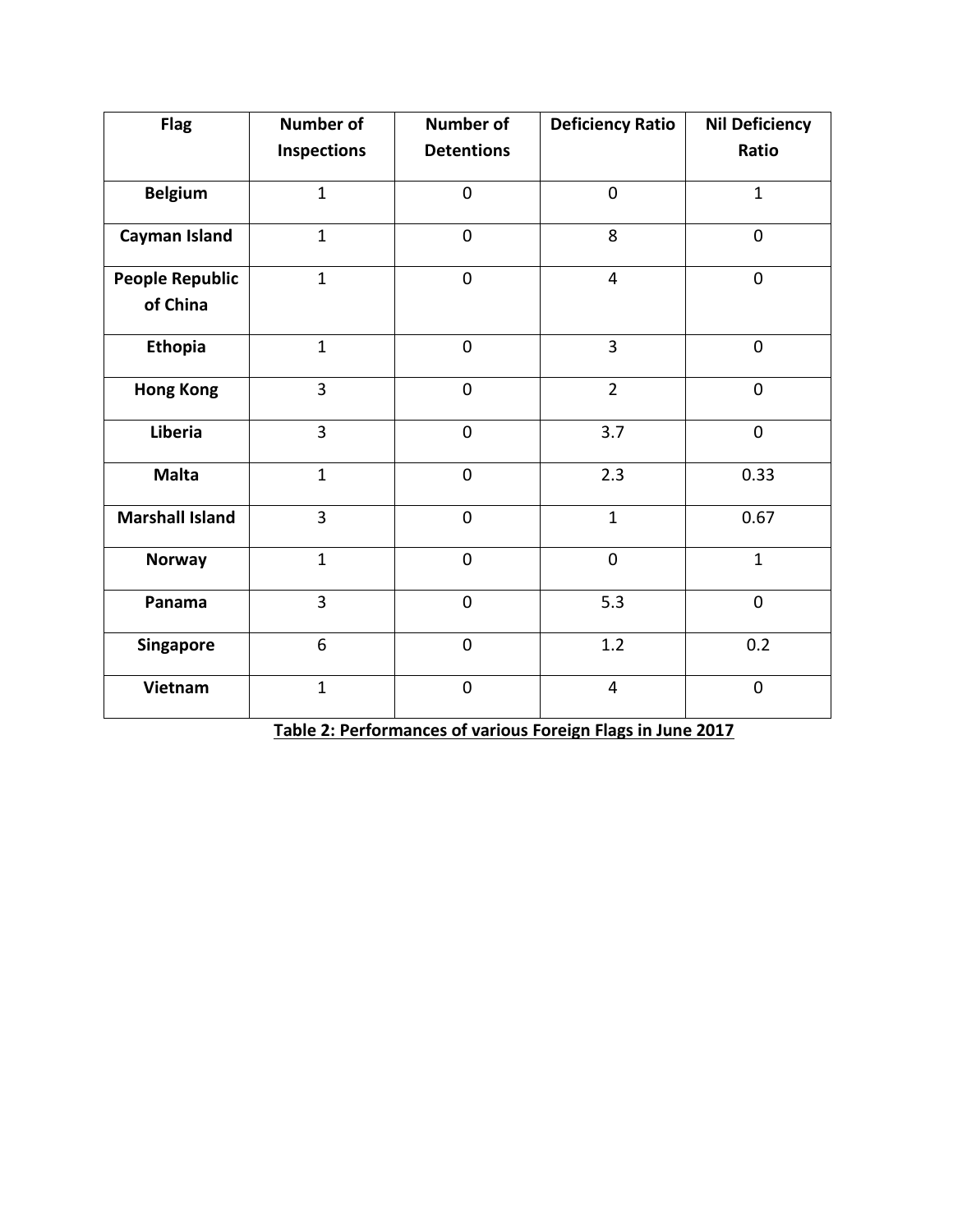| <b>Deficiency Head</b>                                                        | <b>Number of</b><br><b>Deficiencies</b> |
|-------------------------------------------------------------------------------|-----------------------------------------|
| Safety of Navigation                                                          | 5                                       |
| Life Saving Appliances                                                        | 5                                       |
| Propulsion and Auxiliary Machineries                                          | 6                                       |
| Pollution Prevention: MARPOL Annex IV                                         | $\overline{2}$                          |
| Pollution Prevention: MARPOL Annex V                                          | $\overline{2}$                          |
| <b>ISPS</b>                                                                   | $\overline{2}$                          |
| Labor Conditions: Condition of Employment                                     | $\mathbf{1}$                            |
| Labor Conditions: Accommodation, recreational facilities, Food & Catering     | $\mathbf{1}$                            |
| LaborConditions: Health protection, medical care, welfare and social security | $\mathbf{1}$                            |
| Certificates & Documentation: Ship Certificates                               | $\overline{2}$                          |
| <b>Certificates &amp; Documentation: Crew Certificates</b>                    | $\mathbf{1}$                            |
| <b>Certificates &amp; Documentation: Documents</b>                            | 9                                       |
| <b>Structural Conditions</b>                                                  | $\mathbf{1}$                            |
| Water/Weathertight Conditions                                                 | 6                                       |
| <b>Emergency Systems</b>                                                      | 1                                       |
| <b>Radio Communications</b>                                                   | $\mathbf{1}$                            |
| Cargo operations including equipment's                                        | $\overline{2}$                          |
| <b>Fire Safety</b>                                                            | 5                                       |
| Alarms                                                                        | $\overline{2}$                          |
| Working and Living Conditions: Living Conditions                              | $\overline{3}$                          |
| Working and Living Conditions: Working Conditions                             | 13                                      |

**Table 3: Distribution of deficiencies identified during various PSC inspections in June**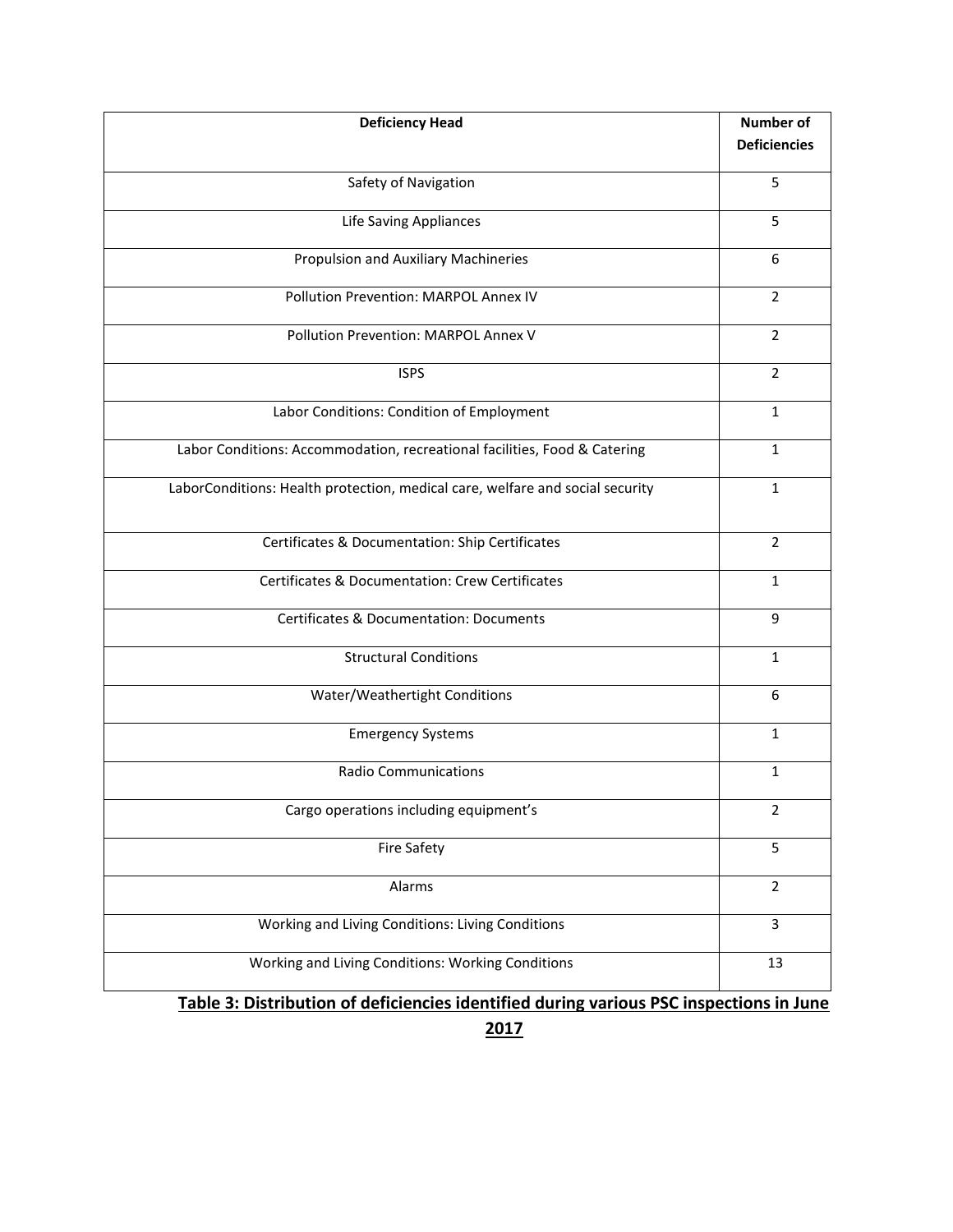## **Graphical representation of the performance of Indian Flag Vessels in the Flag State Control inspections**







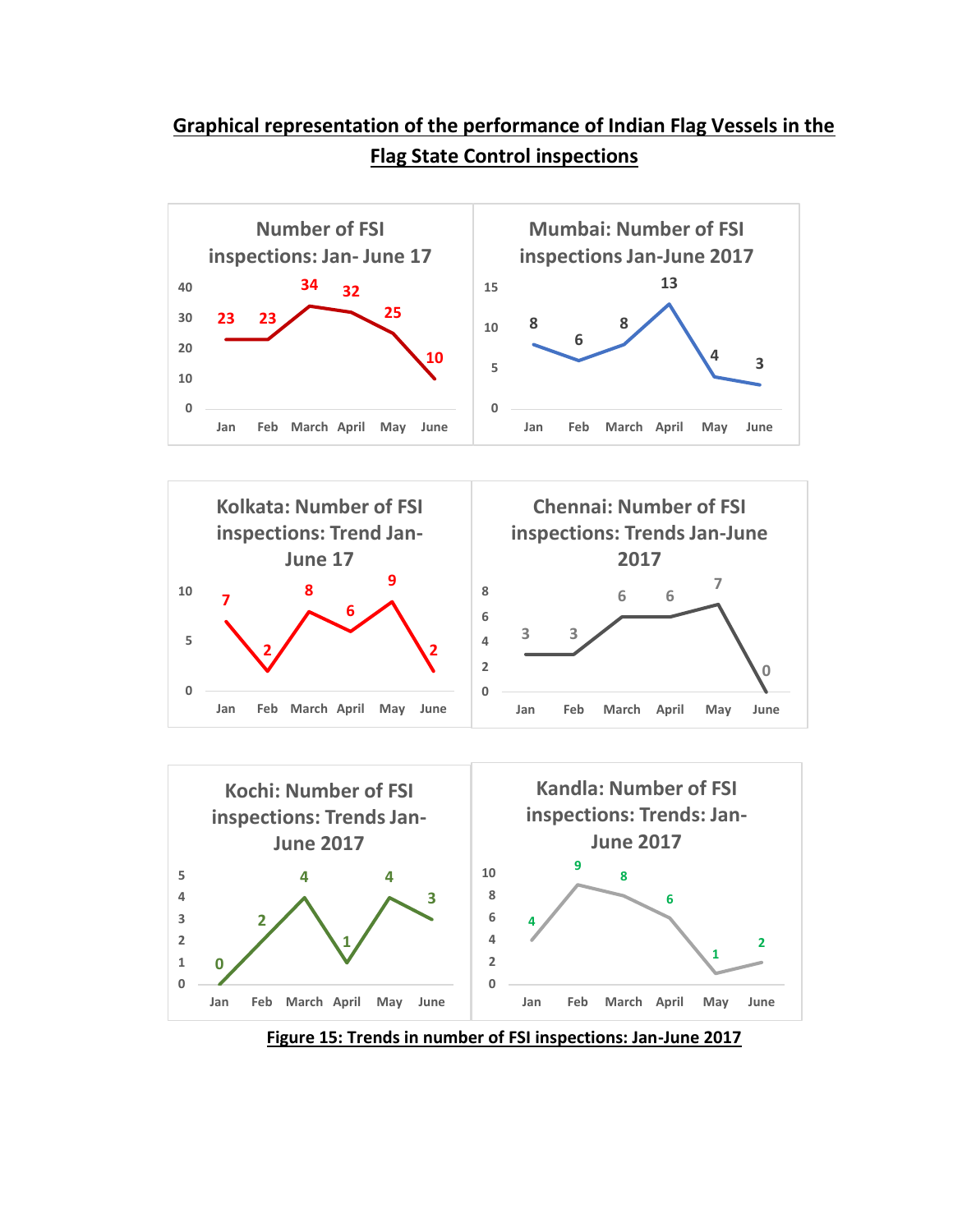

**Figure 16: Trends in detention rate**



**Figure 17: Performance parameter trends for FSI: Jan-June 2017**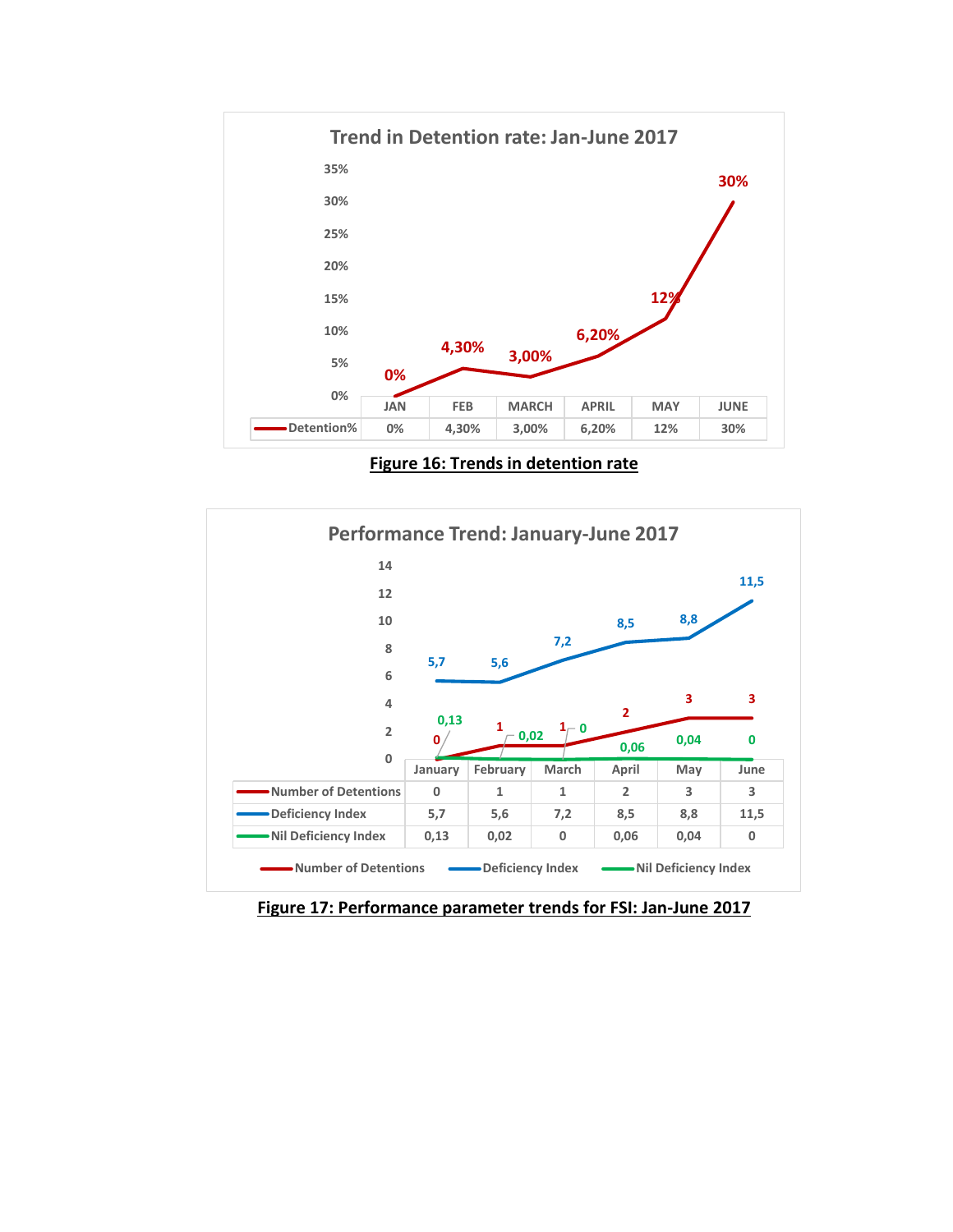



**Note: If all the performance parameters, that is, deficiency index, nil deficiency index and number of detentions are zero, that means no vessels in this age category was inspected during the month**



**Figure 19: Trends in 5-15 years of age vessels in FSI: Jan-June 2017 Note: If all the performance parameters, that is, deficiency index, nil deficiency index and number of detentions are zero, that means no vessels in this age category was inspected during the month**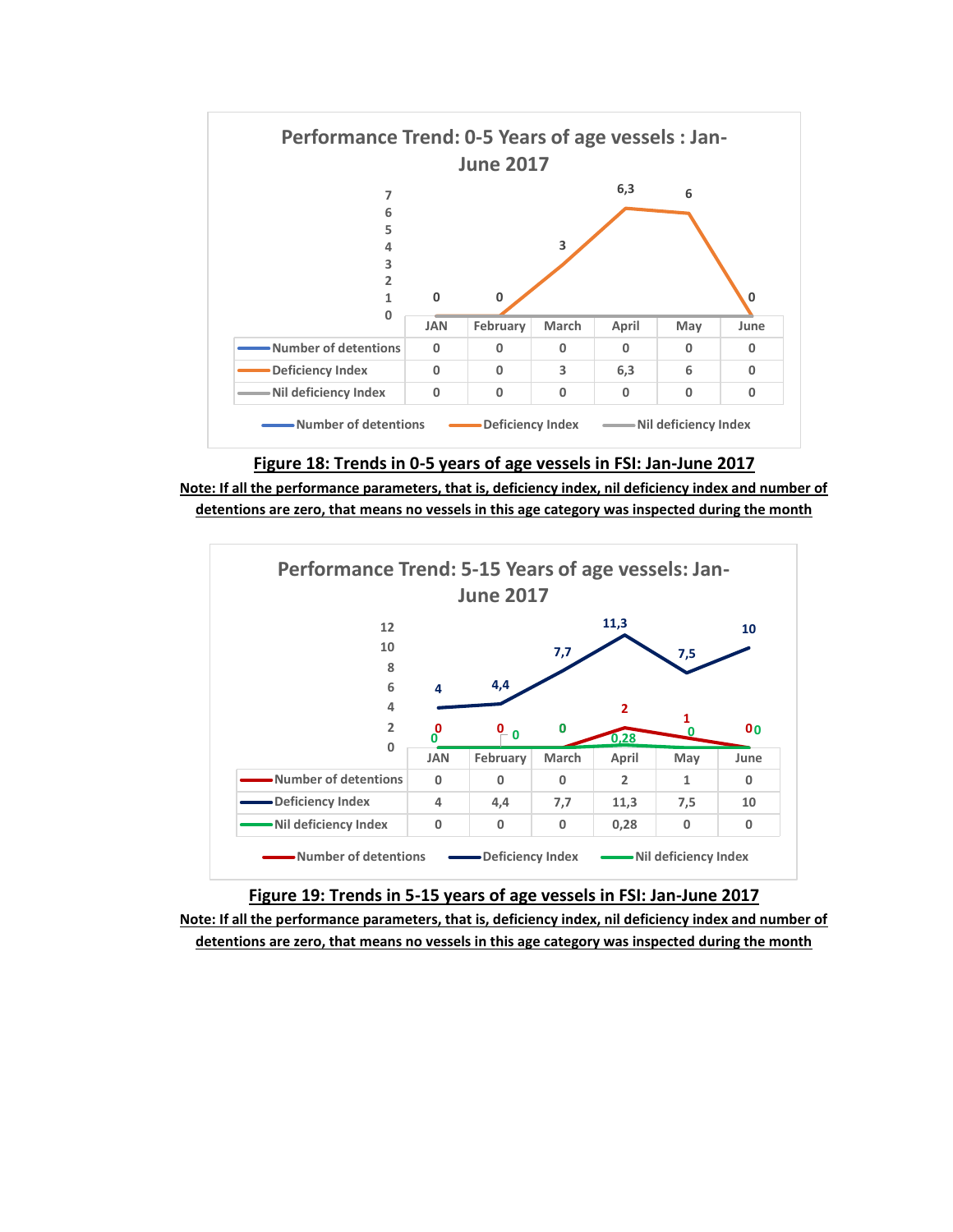

#### **Figure 20: Trends in 15-25 years of age vessels in FSI: Jan-June 2017**





#### **Figure 21: Trends in >25 years of age vessels in FSI: Jan-June 2017 Note: If all the performance parameters, that is, deficiency index, nil deficiency index and number of detentions are zero, that means no vessels in this age category was inspected during the month**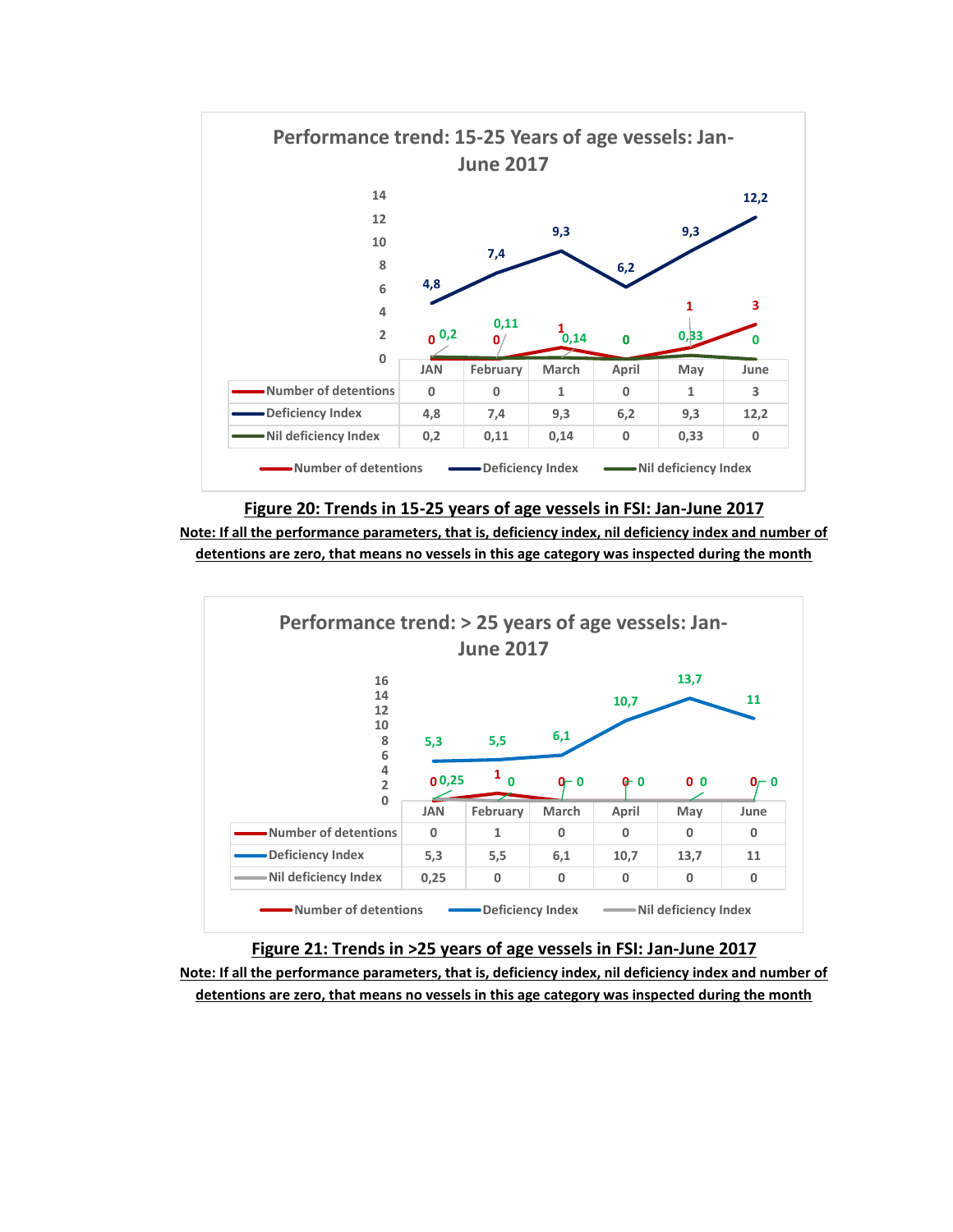





**Figure 23: Performance Trends of Oil tanker/Chemical Tanker/Gas Carriers in FSI: Jan-June 2017**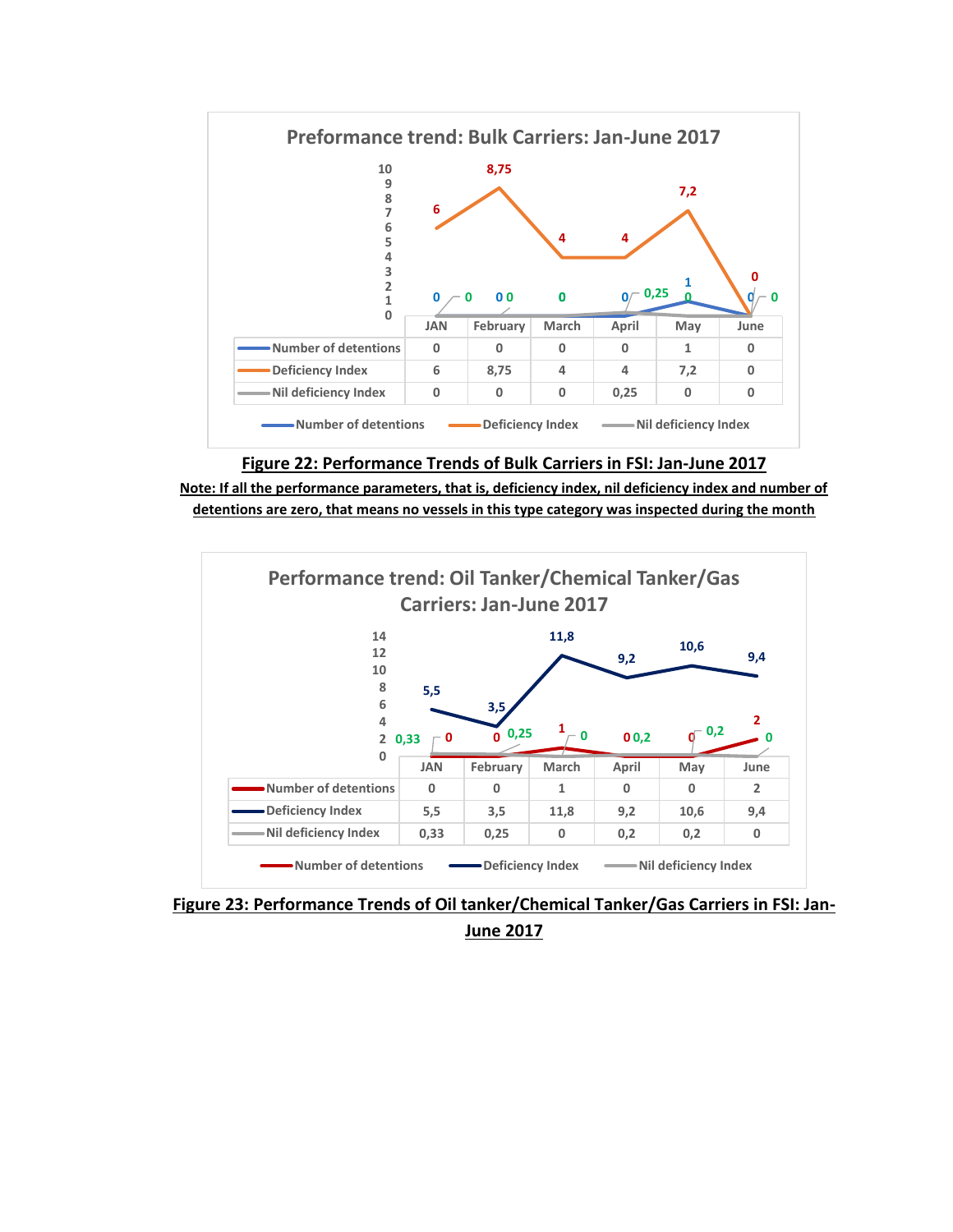

**Figure 24: Performance Trends of Other Cargo Vessels in FSI: Jan-June 2017**



**Figure 25: Performance Trends of Passenger Vessels in FSI: Jan-June 2017 Note: If all the performance parameters, that is, deficiency index, nil deficiency index and number of detentions are zero, that means no vessels in this type category was inspected during the month**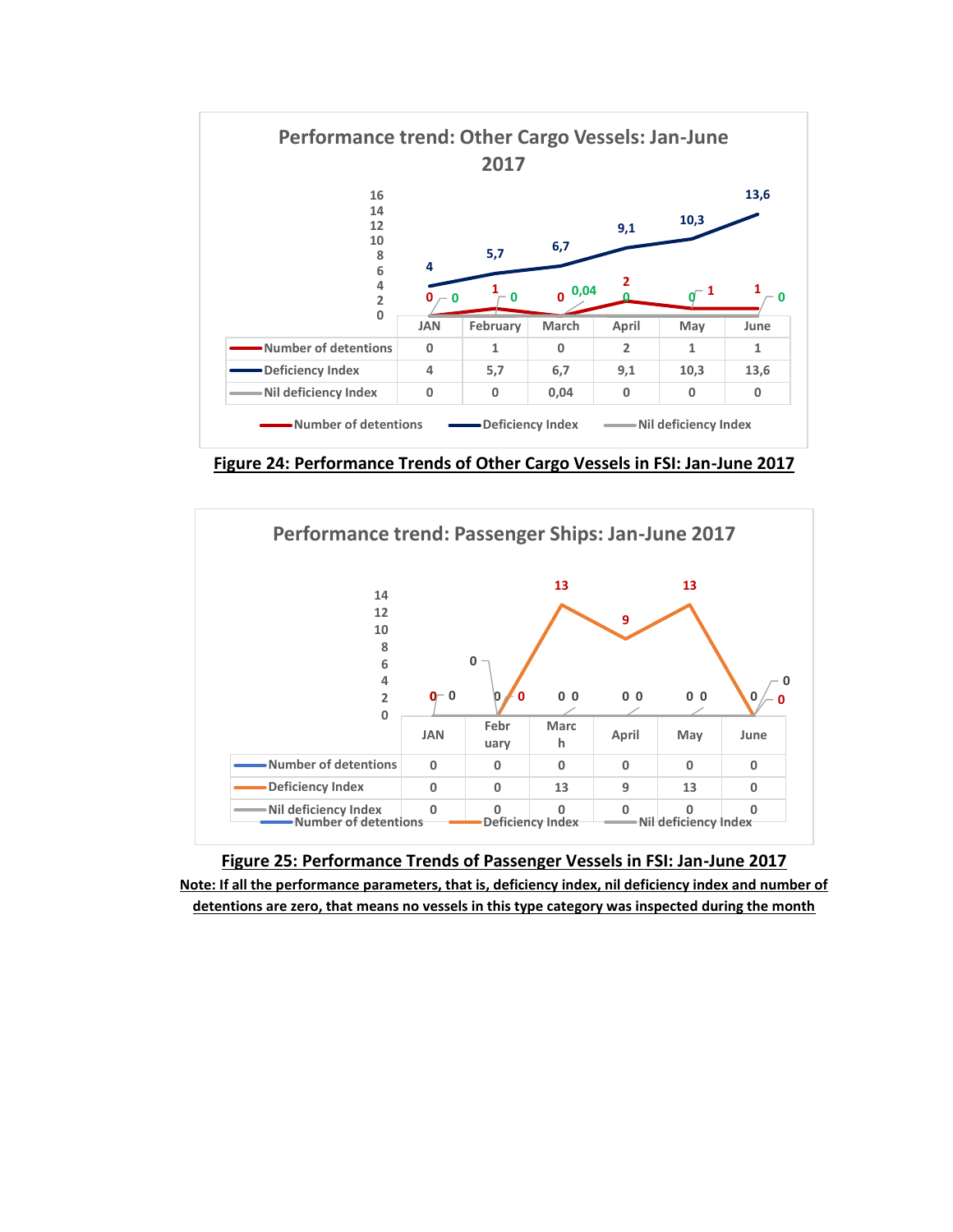

**Figure 26: Performance Trends of 0-500 gt Vessels in FSI: Jan-June 2017**



**Figure 27: Performance Trends of 500-3000 gt Vessels in FSI: Jan-June 2017**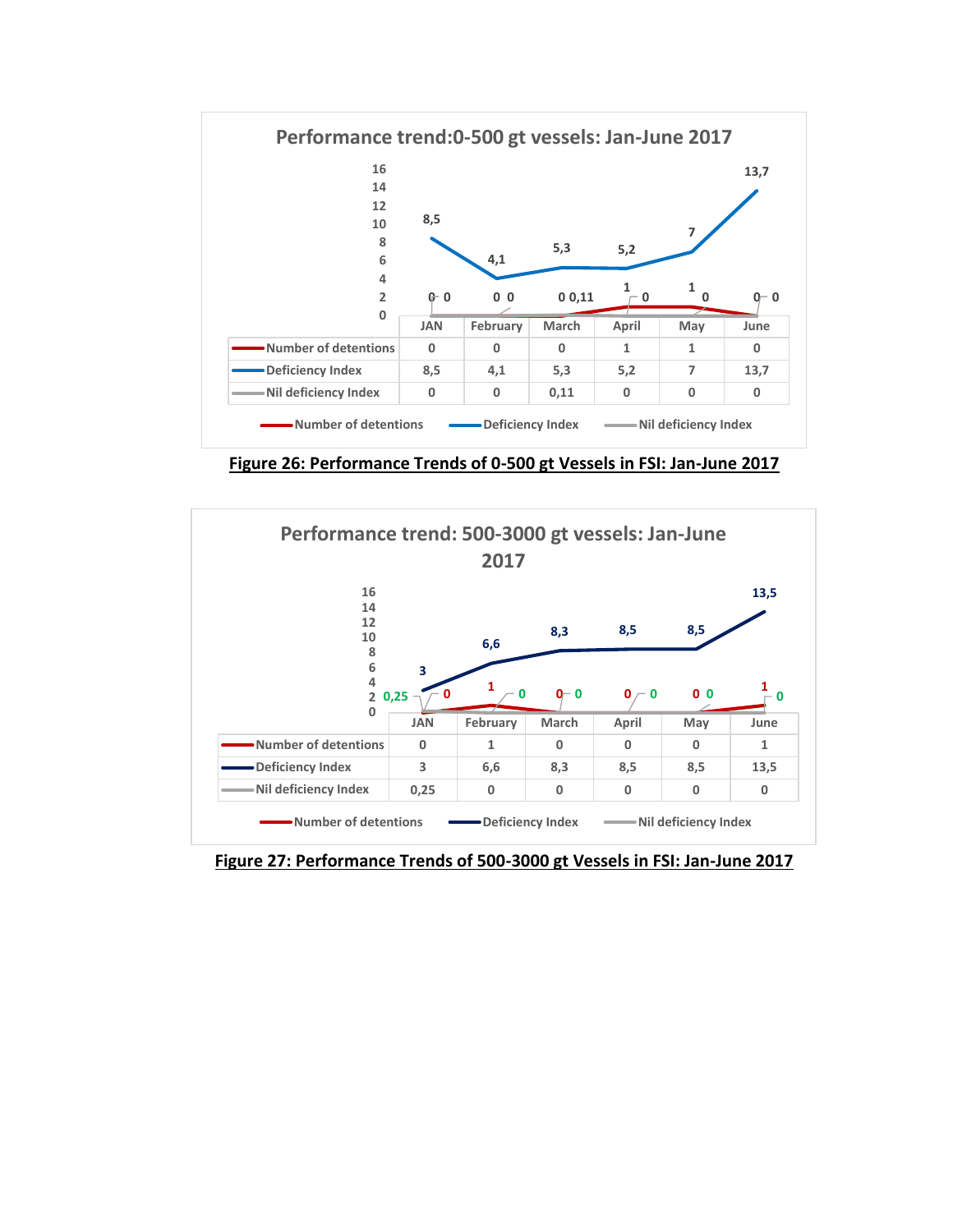

**Figure 28: Performance Trends of > 3000 gt Vessels in FSI: Jan-June 2017**



**Figure 29: Performances of various Recognized Organizations in June 2017**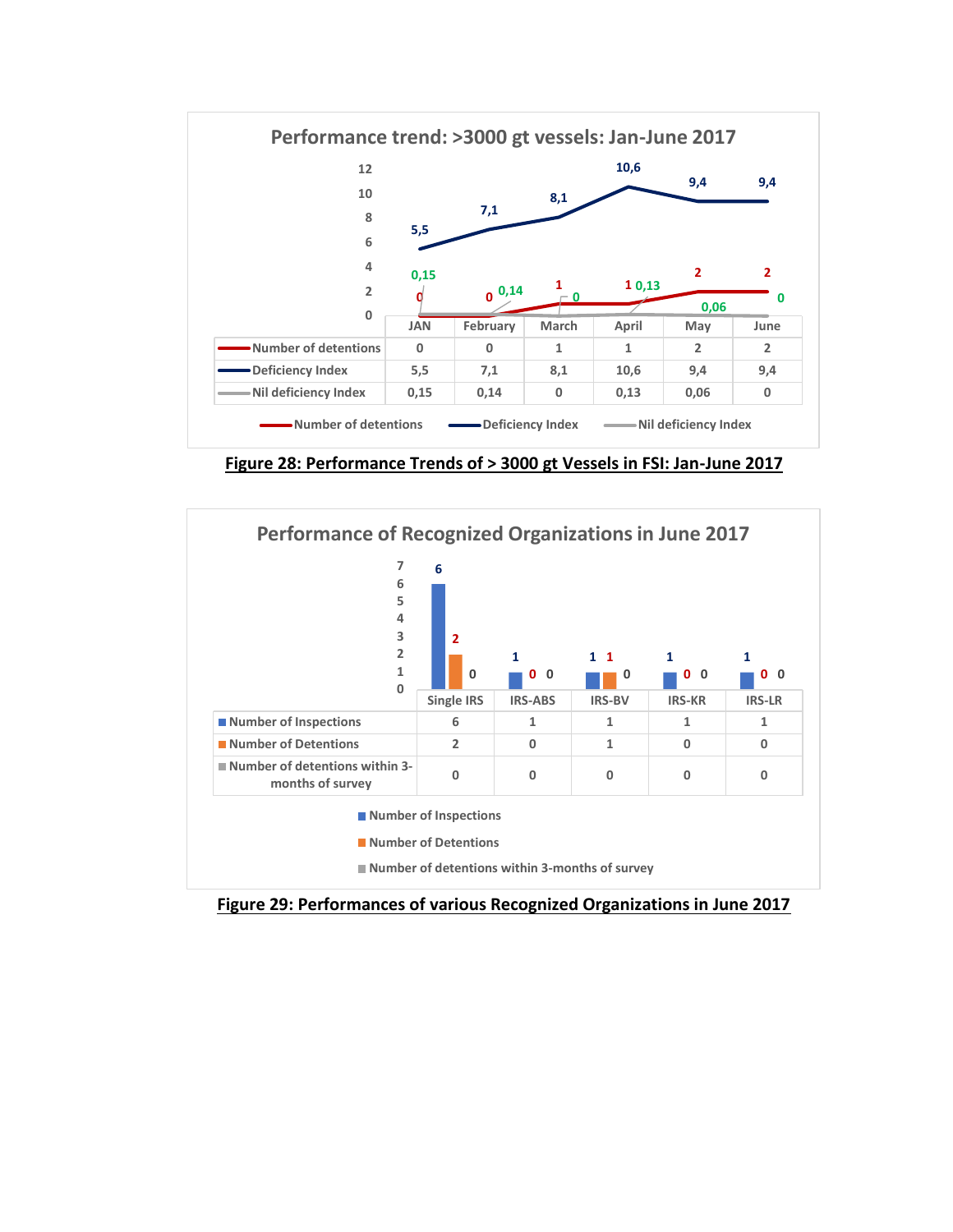

**Figure 30: The detainable areas in June 2017**



**Figure 31: The detainable areas in June 2017**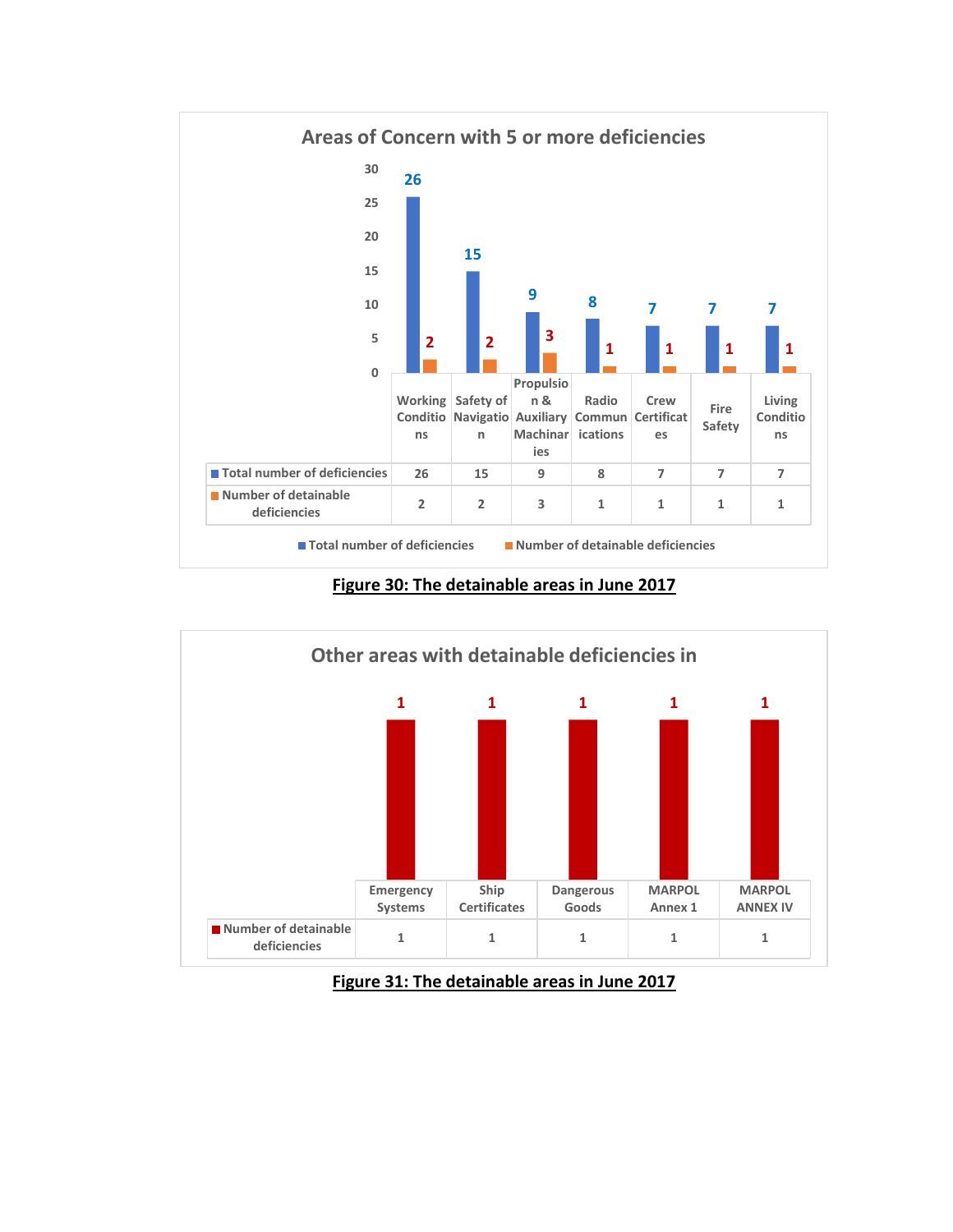# **Graphical representation of the performance of Indian Flag Vessels in the Port State Control inspections**



**Figure 32: Average Indian Flag Performance (All inspections & in each PSC regime)**



**Figure 33: Performance of Recognized Organizations: June 2017**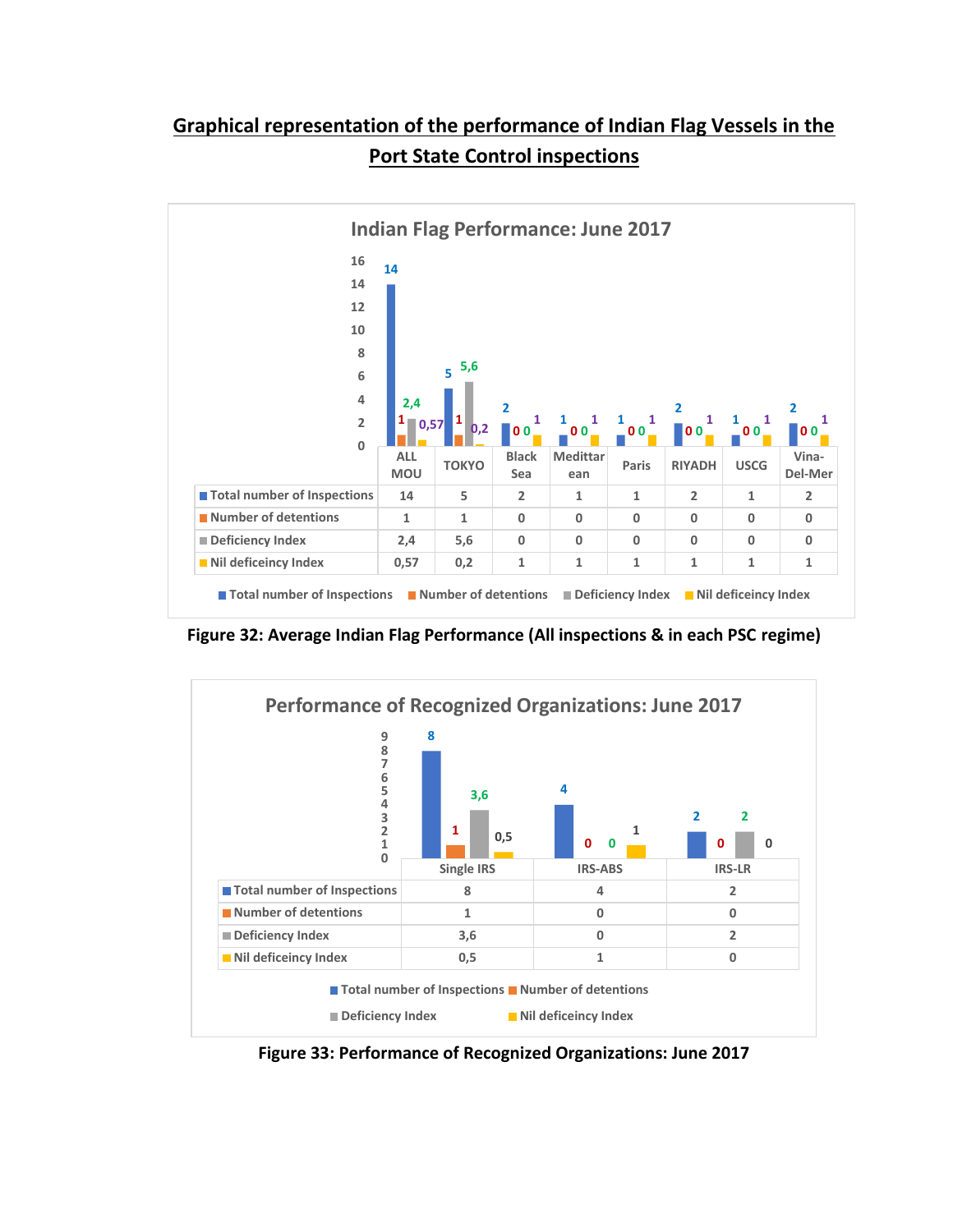| Name of                    | <b>Type of Ships</b>             | <b>Number of</b> | <b>Deficiency</b> | Nil               |  |  |  |
|----------------------------|----------------------------------|------------------|-------------------|-------------------|--|--|--|
| Company                    | inspected/Number of              | detentions       | <b>Index</b>      | <b>Deficiency</b> |  |  |  |
|                            | ships inspected                  |                  |                   | <b>Index</b>      |  |  |  |
| <b>AZA Shipping</b>        | Oil tanker/1                     | $\overline{0}$   | $\overline{2}$    | $\Omega$          |  |  |  |
| Bernhard<br><b>Schulte</b> | <b>Bulk Carrier/1</b>            | $\mathbf{1}$     | 20                | $\overline{0}$    |  |  |  |
| <b>Five Star</b>           | <b>Bulk Carrier/2</b>            | $\overline{0}$   | $\overline{0}$    | $\mathbf{1}$      |  |  |  |
| <b>GESCO</b>               | Bulk Carrier/3 & Oil<br>Tanker/2 | $\overline{0}$   | 0.6               | 0.6               |  |  |  |
| <b>SAI Shipping</b>        | Other Cargo Vessel/1             | $\overline{0}$   | $\overline{0}$    | $\mathbf{1}$      |  |  |  |
| Shipping<br>Corporation    | Oil tanker/1 & Bulk<br>Carrier/1 | $\Omega$         | $\overline{4}$    | $\overline{0}$    |  |  |  |
| Tolani                     | <b>Bulk Carrier/2</b>            | $\overline{0}$   | $\overline{0}$    | $\mathbf{1}$      |  |  |  |

**Table 4: Performance of Indian Flag DOC Holders**



**Figure 34: Age based performance of Indian Flag Vessels: June 2017**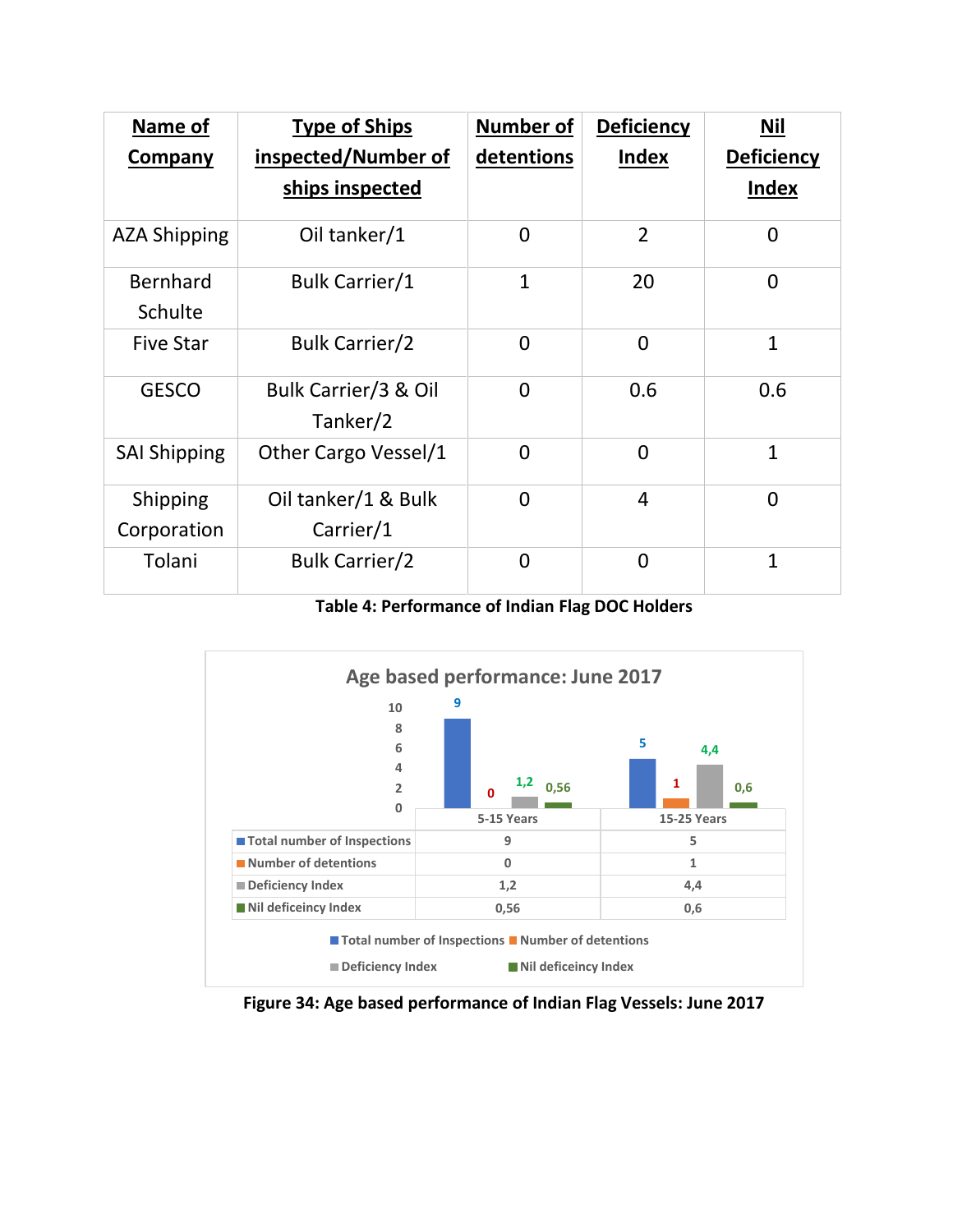

**Figure 35: Performance based on Ship type: June 2017**



**Figure 36: Areas with detainable deficiencies: June 2017**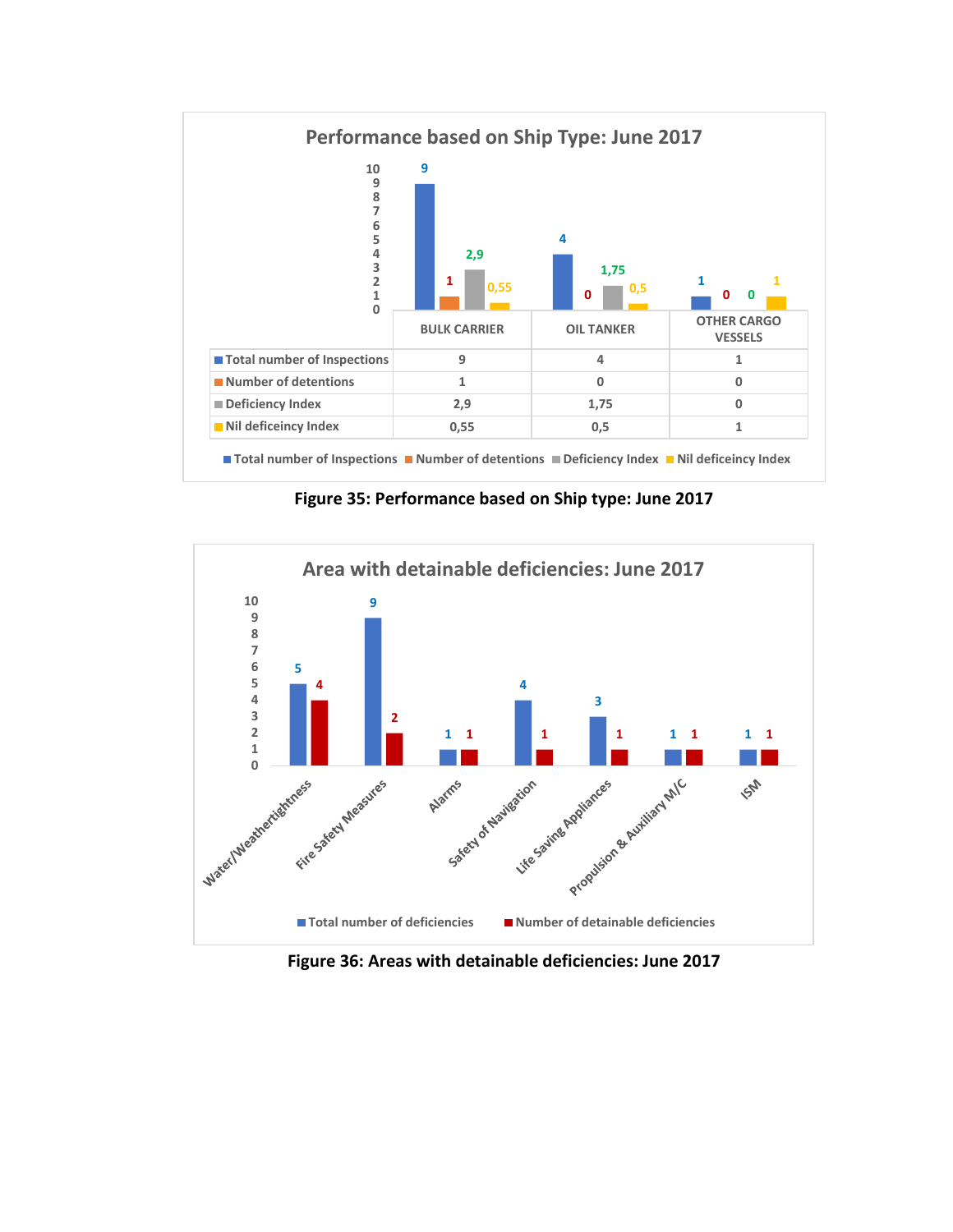| <b>Areas of concern</b>                                  | <b>Total Number of deficiencies</b> |
|----------------------------------------------------------|-------------------------------------|
| <b>MARPOL Annex I</b>                                    |                                     |
| <b>MARPOL Annex IV</b>                                   |                                     |
| Living Conditions of Seafarers                           |                                     |
| Accommodation & recreational facilities<br>for seafarers |                                     |
| <b>Structural Conditions</b>                             |                                     |

### **Table 5: Other areas with deficiencies**

#### **xxxxxxxxxxxxxxxxxxxxxxxxxxxxxxxxxxxxxxxxxxxxxxxxx**

Prepared by: Shri Vikrant Rai, Engineer & Ship Surveyor Approved by: Shri B.R.Sekhar, Chief Surveyor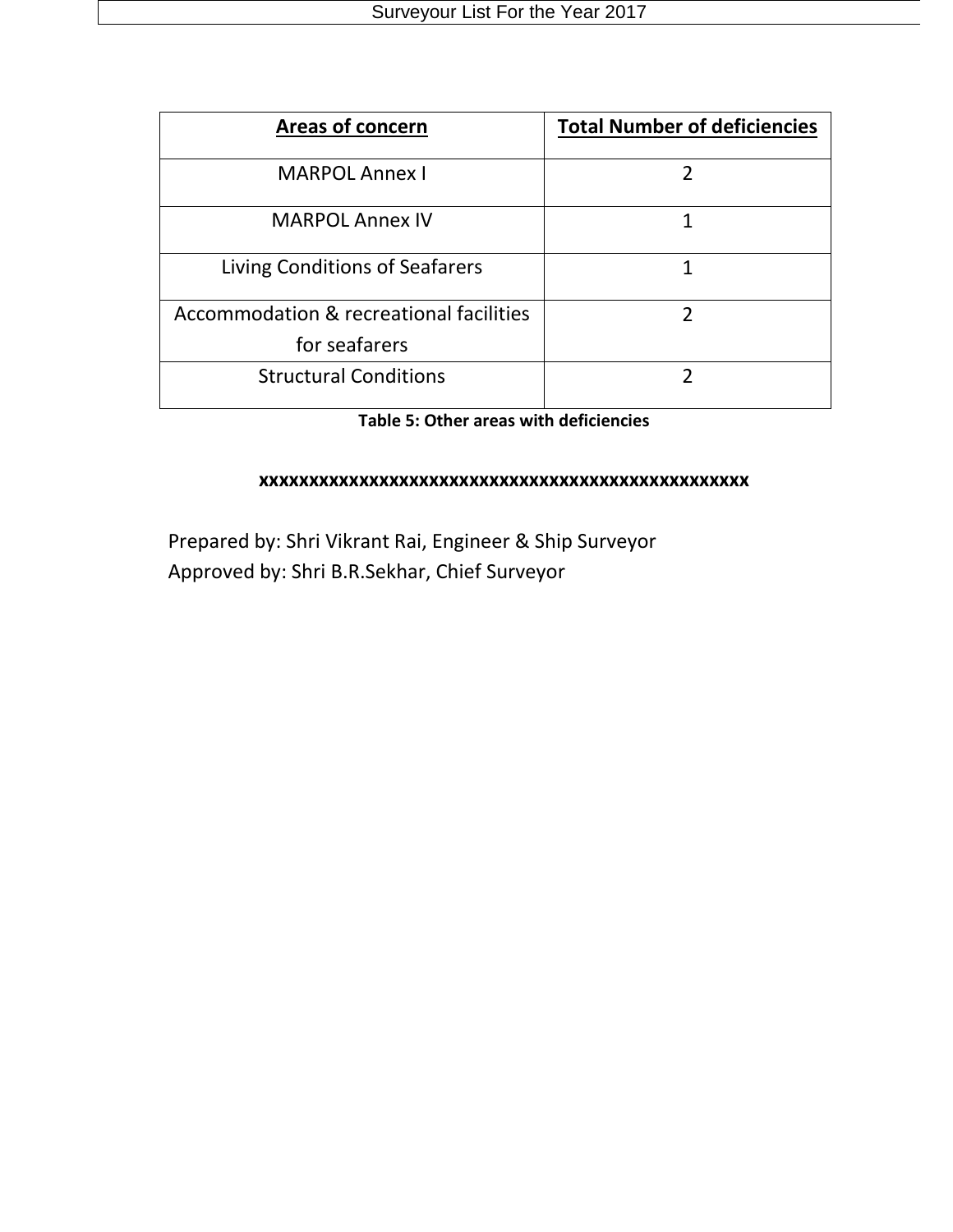|                |                                   |            | Jan         |                | Feb              |                | Mar            |                | Apr            |             | May            |                   | June         |                | <b>TOTAL</b>   |                |
|----------------|-----------------------------------|------------|-------------|----------------|------------------|----------------|----------------|----------------|----------------|-------------|----------------|-------------------|--------------|----------------|----------------|----------------|
| Sr.<br>No.     | Name                              | <b>MMD</b> | FSI         | <b>PSC</b>     | <b>FSI</b>       | <b>PSC</b>     | FSI            | <b>PSC</b>     | <b>FSI</b>     | <b>PSC</b>  | FSI            | PS<br>$\mathsf C$ | FSI          | <b>PSC</b>     | FSI            | <b>PSC</b>     |
| 1              | Shri P C Majhi,<br>E&SS           | Kandla     | 3           | $\mathbf 0$    | 9                | 0              | 8              | 0              | 2              | 2           | $\overline{2}$ | 2                 | 1            | 0              | 25             | 4              |
| $\overline{2}$ | Capt. S.K.Shukla,<br>ΝS           | Kandla     | 0           | $\mathbf 0$    | 0                | $\mathbf 0$    | 0              | $\mathbf 0$    | 0              | 1           | $\mathbf 0$    | $\mathbf 0$       | $\mathbf 0$  | 0              | $\mathbf 0$    | $\mathbf{1}$   |
| 3              | Shri Jaisinghani,<br>SS           | Kandla     | <b>NA</b>   | <b>NA</b>      | <b>NA</b>        | <b>NA</b>      | <b>NA</b>      | <b>NA</b>      | <b>NA</b>      | <b>NA</b>   | <b>NA</b>      | <b>NA</b>         | <b>NA</b>    | <b>NA</b>      | $\Omega$       | $\mathbf 0$    |
| 4              | Capt A K Patel, NS                | Kandla     | 0           | <b>NA</b>      | 1                | <b>NA</b>      | 1              | <b>NA</b>      | 4              | $\Omega$    | $\mathbf 0$    | 0                 | $\mathbf{1}$ | 0              | 7              | $\mathbf 0$    |
| 5              | Capt R Sagar, NS                  | Kolkata    | $\Omega$    | <b>NA</b>      | 0                | <b>NA</b>      | $\mathbf 0$    | <b>NA</b>      | 0              | <b>NA</b>   | $\mathbf{1}$   | <b>NA</b>         | $\mathbf 0$  | <b>NA</b>      | $\mathbf{1}$   | $\overline{0}$ |
| 6              | Shri K M Rao,<br>E&SS             | Kolkata    | $\Omega$    | <b>NA</b>      | 0                | <b>NA</b>      | 0              | <b>NA</b>      | $\overline{2}$ | <b>NA</b>   | $\overline{2}$ | <b>NA</b>         | $\mathbf 0$  | <b>NA</b>      | 4              | $\mathbf{1}$   |
| $\overline{7}$ | Shri Sujit K Das,<br>E&SS         | Kolkata    | 0           | $\overline{2}$ | 1                | $\overline{2}$ | 0              | 3              | $\Omega$       | 3           | $\mathbf 0$    | 4                 | $\mathbf 0$  | $\mathbf{1}$   | 1              | 17             |
| 8              | Shri S S Murty,<br>E&SS           | Vizag      | $\Omega$    | 1              | $\mathbf{1}$     | $\overline{2}$ | 1              | $\overline{2}$ | 3              | $\Omega$    | $\overline{4}$ | 3                 | $\mathbf 0$  | 3              | 9              | 11             |
| 9              | Capt N Mukesh,<br><b>NS</b>       | Mumbai     | <b>NA</b>   | <b>NA</b>      | <b>NA</b>        | <b>NA</b>      | 2              | <b>NA</b>      | $\mathbf 0$    | <b>NA</b>   | $\mathbf 0$    | <b>NA</b>         | $\mathbf 0$  | <b>NA</b>      | 2              | $\mathbf 0$    |
| 10             | Shri A K Sinha,<br>E&SS           | Port Blair | 3           | <b>NA</b>      | $\mathbf 0$      | <b>NA</b>      | $\overline{2}$ | <b>NA</b>      | $\overline{3}$ | <b>NA</b>   | $\overline{3}$ | <b>NA</b>         | $\mathbf 0$  | <b>NA</b>      | 11             | $\mathbf 0$    |
| 11             | Shri U Rehman,<br>E&SS            | Kolkata    | $\Omega$    | 3              | 0                | $\mathbf 0$    | 0              | 1              | $\mathbf{1}$   | $\Omega$    | $\mathbf 0$    | $\mathbf 0$       | 1            | $\mathbf{1}$   | 2              | 5              |
| 12             | Shri A Chaki,<br>E&SS             | Haldia     | 4           | <b>NA</b>      | 1                | $\overline{7}$ | $\overline{2}$ | 6              | 1              | 5           | $\overline{2}$ | 6                 | 1            | $\overline{2}$ | 11             | 26             |
| 13             | Shri R R<br>Subbarao, E&SS        | Paradip    | <b>NA</b>   | <b>NA</b>      | <b>NA</b>        | <b>NA</b>      | 1              | <b>NA</b>      | $\mathbf 0$    | <b>NA</b>   | 3              | <b>NA</b>         | 0            | <b>NA</b>      | $\overline{4}$ | $\overline{0}$ |
| 14             | Shri J<br>Mukhopadhya,<br>E&SS    | Mumbai     | 2           | 3              | 2                | $\overline{2}$ | 2              | 2              | 1              | 0           | $\mathbf 0$    | $\mathbf 0$       | 0            | 0              | 7              | $\overline{7}$ |
| 15             | Capt S K Das, Dy<br><b>NA</b>     | Chennai    | $\Omega$    | $\mathbf 0$    | 0                | $\overline{2}$ | 0              | $\mathbf 0$    | $\mathbf 0$    | 0           | $\overline{2}$ | $\mathbf 0$       | $\mathbf 0$  | 0              | $\overline{2}$ | $\overline{2}$ |
| 16             | Shri AK<br>Choudhary, E&SS        | Chennai    | $\Omega$    | $\mathbf{1}$   | $\mathbf 0$      | $\mathbf{1}$   | $\overline{2}$ | $\overline{2}$ | 0              | 2           | $\mathbf{1}$   | 1                 | $\mathbf 0$  | $\mathbf{1}$   | 3              | 8              |
| 17             | Shri J<br>Senthilkumar,<br>E&SS   | Mumbai     | 1           | $\overline{7}$ | 0                | 5              | 0              | 6              | $\mathbf{1}$   | $\Omega$    | 1              | 3                 | $\mathbf{1}$ | $\mathbf{1}$   | $\overline{4}$ | 22             |
| 18             | Shri Gopikrishna<br>C, E&SS       | Tuticorin  | 0           | $\overline{c}$ | 1                | 1              | $\overline{2}$ | $\overline{2}$ | $\overline{2}$ | 2           | $\mathbf{1}$   | 5                 | $\mathbf 0$  | $\overline{2}$ | 6              | 14             |
| 19             | Capt M K Behl, NS                 | <b>DGS</b> | <b>NA</b>   | <b>NA</b>      | <b>NA</b>        | <b>NA</b>      | <b>NA</b>      | <b>NA</b>      | <b>NA</b>      | <b>NA</b>   | <b>NA</b>      | <b>NA</b>         | <b>NA</b>    | <b>NA</b>      | $\mathbf 0$    | $\mathbf 0$    |
| 20             | Capt T Ghosh, NS                  | Chennai    | <b>NA</b>   | <b>NA</b>      | <b>NA</b>        | <b>NA</b>      | <b>NA</b>      | <b>NA</b>      | <b>NA</b>      | <b>NA</b>   | <b>NA</b>      | <b>NA</b>         | <b>NA</b>    | <b>NA</b>      | $\mathbf 0$    | $\mathbf 0$    |
| 21             | Shri S S Gadkar,<br>Dy $CS (I/C)$ | Delhi      | 1           | 0              | $\boldsymbol{0}$ | $\pmb{0}$      | 0              | 0              | 0              | 0           | $\mathbf 0$    | $\mathbf 0$       | $\mathbf 0$  | 0              | $\mathbf{1}$   | $\pmb{0}$      |
| 22             | Capt S I Abul<br>Kalam Azad, N S  | Mumbai     | $\mathbf 0$ | $\overline{2}$ | $\mathbf 0$      | 3              | 0              | 1              | 0              | 3           | 0              | 3                 | $\mathbf{1}$ | 1              | $\mathbf{1}$   | 13             |
| 23             | Shri S Oraon,<br>E&SS             | Jamnagar   | 0           | 0              | $\mathbf 0$      | $\pmb{0}$      | 0              | $\mathbf 0$    | 3              | 2           | $\overline{2}$ | $\overline{4}$    | $\mathbf{1}$ | 3              | 6              | 9              |
| 24             | Capt D J<br>Joseph, NS            | <b>DGS</b> | <b>NA</b>   | <b>NA</b>      | <b>NA</b>        | <b>NA</b>      | <b>NA</b>      | <b>NA</b>      | <b>NA</b>      | <b>NA</b>   | <b>NA</b>      | <b>NA</b>         | <b>NA</b>    | <b>NA</b>      | 0              | 0              |
| 25             | Capt A Joseph, NS                 | <b>DGS</b> | <b>NA</b>   | <b>NA</b>      | <b>NA</b>        | <b>NA</b>      | <b>NA</b>      | <b>NA</b>      | <b>NA</b>      | <b>NA</b>   | <b>NA</b>      | <b>NA</b>         | <b>NA</b>    | <b>NA</b>      | $\mathbf 0$    | $\mathbf 0$    |
| 26             | Shri S Kumar,<br>E&SS             | Chennai    | 5           | $\mathbf{1}$   | $\overline{2}$   | $\mathbf 1$    | $\mathbf{1}$   | $\mathbf{1}$   | $\mathbf{1}$   | $\mathbf 0$ | $\pmb{0}$      | $\pmb{0}$         | $\mathbf 0$  | $\mathbf{1}$   | 9              | $\overline{4}$ |